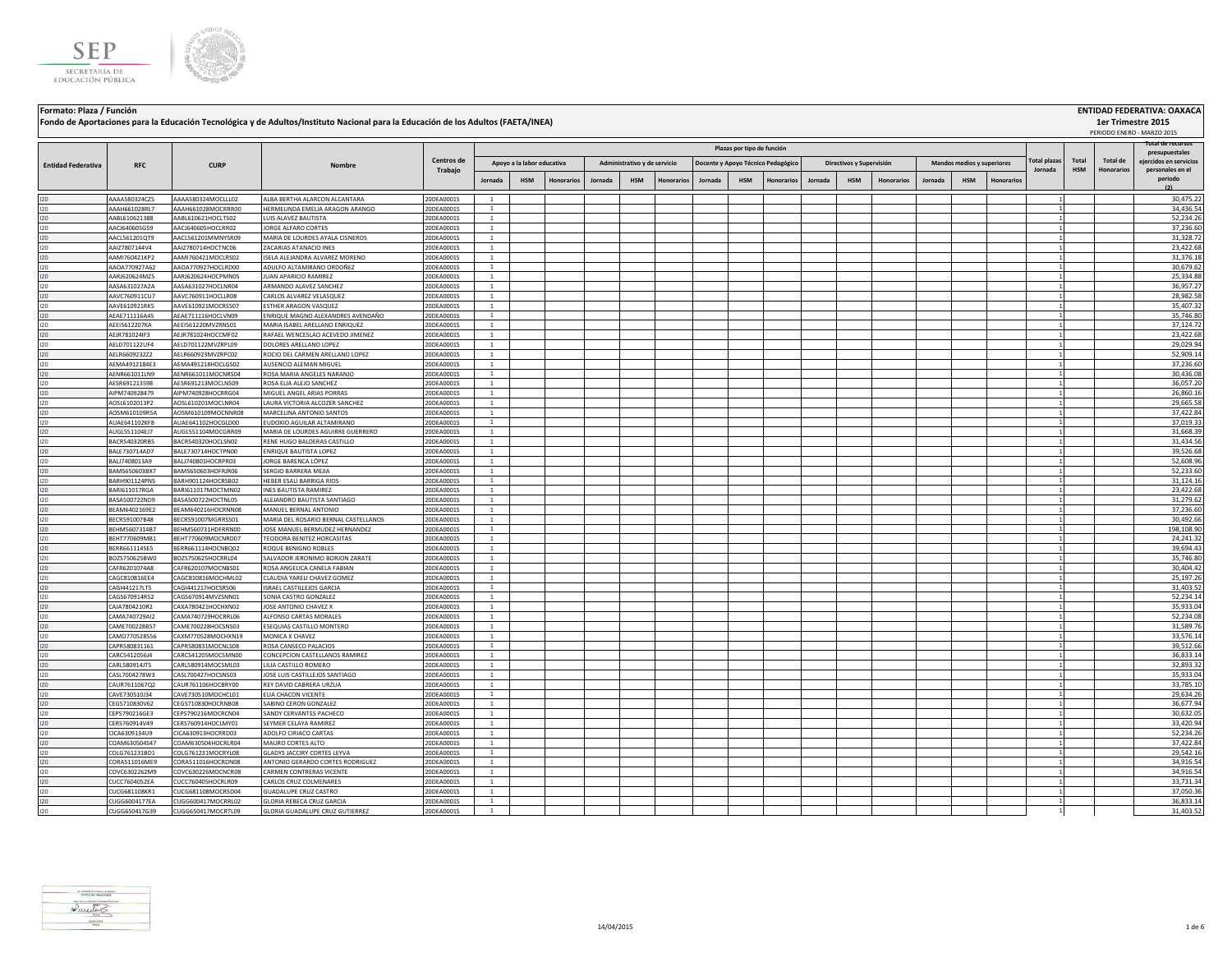



**Fondo de Aportaciones para la Educación Tecnológica y de Adultos/Instituto Nacional para la Educación de los Adultos (FAETA/INEA)**

**Formato: Plaza / Función ENTIDAD FEDERATIVA: OAXACA**

|                           |                                |                                          |                                                              |                          |                              |                            |                   |         |                              |            |                                    |                            |            |         |                          |                   |         |                            |            |                     |            |                   | PERIODO ENERO - MARZO 2015               |
|---------------------------|--------------------------------|------------------------------------------|--------------------------------------------------------------|--------------------------|------------------------------|----------------------------|-------------------|---------|------------------------------|------------|------------------------------------|----------------------------|------------|---------|--------------------------|-------------------|---------|----------------------------|------------|---------------------|------------|-------------------|------------------------------------------|
|                           |                                |                                          |                                                              |                          |                              |                            |                   |         |                              |            |                                    | Plazas por tipo de función |            |         |                          |                   |         |                            |            |                     |            |                   | Total de recursos                        |
|                           |                                |                                          |                                                              | Centros de               |                              | Apoyo a la labor educativa |                   |         | Administrativo y de servicio |            | Docente y Apoyo Técnico Pedagógico |                            |            |         | Directivos y Supervisión |                   |         | Mandos medios y superiores |            | <b>Total plazas</b> | Total      | <b>Total de</b>   | presupuestales<br>ejercidos en servicios |
| <b>Entidad Federativa</b> | <b>RFC</b>                     | <b>CURP</b>                              | Nombre                                                       | Trabajo                  |                              |                            |                   |         |                              |            |                                    |                            |            |         |                          |                   |         |                            |            | Jornada             | <b>HSM</b> | <b>Honorarios</b> | personales en el                         |
|                           |                                |                                          |                                                              |                          | Jornada                      | <b>HSM</b>                 | <b>Honorarios</b> | Jornada | <b>HSM</b>                   | Honorarios | Jornada                            | <b>HSM</b>                 | Honorarios | Jornada | <b>HSM</b>               | <b>Honorarios</b> | Jornada | <b>HSM</b>                 | Honorarios |                     |            |                   | periodo<br>(2)                           |
|                           |                                |                                          |                                                              |                          |                              |                            |                   |         |                              |            |                                    |                            |            |         |                          |                   |         |                            |            |                     |            |                   |                                          |
| 120                       | CUGI5611161CA<br>CUGR651007440 | CUGI561116MOCRRN02<br>CUGR651007MOCRRS05 | <b>INES CRUZ GARCIA</b><br>MARIA DEL ROSARIO CRUZ GARCIA     | 20DEA0001S<br>20DEA0001S | <sup>1</sup><br>1            |                            |                   |         |                              |            |                                    |                            |            |         |                          |                   |         |                            |            |                     |            |                   | 32,824.82<br>33,005.54                   |
| 120<br>120                | CUJT751221MS1                  | CUJT751221HOCRRM06                       | TOMAS PEDRO CRUZ JARQUIN                                     | 20DEA0001S               | 1                            |                            |                   |         |                              |            |                                    |                            |            |         |                          |                   |         |                            |            |                     |            |                   | 37,019.33                                |
| 120                       | CULM590814AY0                  | CULM590814HOCRPG05                       | MIGUEL ANGEL CRUZ LOPEZ                                      | 20DEA0001S               | <sup>1</sup>                 |                            |                   |         |                              |            |                                    |                            |            |         |                          |                   |         |                            |            |                     |            |                   | 36,462.62                                |
| 120                       | CUMA680109GU4                  | CUMA680109HOCRZN09                       | ANTONIO CRUZ MEZA                                            | 20DEA0001S               | $\overline{1}$               |                            |                   |         |                              |            |                                    |                            |            |         |                          |                   |         |                            |            |                     |            |                   | 36.485.46                                |
| 120                       | CUNO641222214                  | CUXN641222MOCVXR07                       | NORMA EUNICE CUEVAS X                                        | 20DEA0001S               | $\mathbf{1}$                 |                            |                   |         |                              |            |                                    |                            |            |         |                          |                   |         |                            |            |                     |            |                   | 31,775.94                                |
| 120                       | CURY780320SK6                  | CURY780320MOCRGD03                       | YADIRA CRUZ REGINO                                           | 20DEA0001S               | $\mathbf{1}$                 |                            |                   |         |                              |            |                                    |                            |            |         |                          |                   |         |                            |            |                     |            |                   | 32,276.24                                |
| 120                       | CUSC581128CS7                  | CUSC581128MOCRNB06                       | CIBELES CRUZ SANCHEZ                                         | 20DEA0001S               | $\mathbf{1}$                 |                            |                   |         |                              |            |                                    |                            |            |         |                          |                   |         |                            |            |                     |            |                   | 34,946.54                                |
| 120                       | CUSD661223SC1                  | CUSD661223HOCRLG00                       | DAGOBERTO CRUZ SALVATIERRA                                   | 20DEA0001S               | $\mathbf{1}$                 |                            |                   |         |                              |            |                                    |                            |            |         |                          |                   |         |                            |            |                     |            |                   | 36,491.70                                |
| 120                       | DEGJ730102RL5                  | DEGJ730102HOCSRS04                       | JESUS RANGEL DESALES GUERACH                                 | 20DEA0001S               | $\mathbf{1}$                 |                            |                   |         |                              |            |                                    |                            |            |         |                          |                   |         |                            |            |                     |            |                   | 35,777.84                                |
| 120                       | DIGC640716MV0<br>DIMD700627M67 | DIGC640716MOCZNR08<br>DIMD700627HOCZRR07 | CARMEN DIAZ GONZALEZ<br>DARIO DIAZ MARTINEZ                  | 20DEA0001S<br>20DEA0001S | <sup>1</sup><br>$\mathbf{1}$ |                            |                   |         |                              |            |                                    |                            |            |         |                          |                   |         |                            |            |                     |            |                   | 52,834.26<br>36,119.28                   |
| 120                       | DISA861106H86                  | DISA861106HOCZLL09                       | JOSE ALBERTO DIAZ SALAZAR                                    | 20DEA0001S               | <sup>1</sup>                 |                            |                   |         |                              |            |                                    |                            |            |         |                          |                   |         |                            |            |                     |            |                   | 52,233.96                                |
| 120<br>120                | DOJA780111JF3                  | DOJA780111HOCRML01                       | ALAIN DORANTES JIMENEZ                                       | 20DEA0001S               | $\mathbf{1}$                 |                            |                   |         |                              |            |                                    |                            |            |         |                          |                   |         |                            |            |                     |            |                   | 35,467.47                                |
| 120                       | EAMI571107N94                  | EAMI571107MDFSRR01                       | IRMA LILIA ESTRADA MARTINEZ                                  | 20DEA0001S               | $\mathbf{1}$                 |                            |                   |         |                              |            |                                    |                            |            |         |                          |                   |         |                            |            |                     |            |                   | 12,970.88                                |
| 120                       | EUMR700919FU1                  | UMR700919HOCSNC05                        | RICARDO ESTUDILLO MONTALVO                                   | 20DEA0001S               | $\mathbf{1}$                 |                            |                   |         |                              |            |                                    |                            |            |         |                          |                   |         |                            |            |                     |            |                   | 35,436.44                                |
| 120                       | FAGS610530QG0                  | FAGS610530MDFRNL05                       | SOLEDAD FRANCO GONZALEZ                                      | 20DEA0001S               | 1                            |                            |                   |         |                              |            |                                    |                            |            |         |                          |                   |         |                            |            |                     |            |                   | 30,391.32                                |
| 120                       | FEOR780413UD5                  | FEOR780413MDFRRC04                       | ROCIO FERIA ORTIZ                                            | 20DEA0001S               | <sup>1</sup>                 |                            |                   |         |                              |            |                                    |                            |            |         |                          |                   |         |                            |            |                     |            |                   | 34,543.52                                |
| 120                       | FETP761101LQ1                  | FETP761101HOCLRR00                       | PERFECTO FELIPE TRAPAGA                                      | 20DEA0001S               | 1                            |                            |                   |         |                              |            |                                    |                            |            |         |                          |                   |         |                            |            |                     |            |                   | 36,491.70                                |
| 120                       | FOGR7109293C0                  | FOGR710929HHGLNF05                       | RAFAEL FLORES GONZALEZ                                       | 20DEA0001S               | $\mathbf{1}$                 |                            |                   |         |                              |            |                                    |                            |            |         |                          |                   |         |                            |            |                     |            |                   | 37,050.36                                |
| 120                       | FOIM631111SX9                  | FOIM631111HOCLGR06                       | MARTIN FLORES IGNACIO                                        | 20DEA0001S               | $\mathbf{1}$                 |                            |                   |         |                              |            |                                    |                            |            |         |                          |                   |         |                            |            |                     |            |                   | 52,234.08                                |
| 120                       | FOPE560130AZ7                  | FOPE560130HOCLBP00                       | EPIFANIO FLORES PUEBLITA                                     | 20DEA0001S               | $\mathbf{1}$                 |                            |                   |         |                              |            |                                    |                            |            |         |                          |                   |         |                            |            |                     |            |                   | 36,677.94                                |
| 120<br>120                | FOZB740430RX0<br>FUSC7603059F9 | FOZB740430HOCLRN19<br>FUSC760305MOCNLR09 | BENITO JAIME FLORES ZURITA<br>MARIA DEL CARMEN FUENTES SOLAR | 20DEA0001S<br>20DEA0001S | $\mathbf{1}$<br>$\mathbf{1}$ |                            |                   |         |                              |            |                                    |                            |            |         |                          |                   |         |                            |            |                     |            |                   | 36,305.46<br>35,933.04                   |
| 120                       | GAAD7505058R2                  | GAAD750505HOCRNV03                       | DAVID GARCIA ANGEL                                           | 20DEA0001S               | $\overline{1}$               |                            |                   |         |                              |            |                                    |                            |            |         |                          |                   |         |                            |            |                     |            |                   | 36.299.28                                |
| 120                       | GAAF6806043C1                  | GAAF680604HOCLGR01                       | FRANCISCO GALLARDO AGUILAR                                   | 20DEA0001S               | $\mathbf{1}$                 |                            |                   |         |                              |            |                                    |                            |            |         |                          |                   |         |                            |            |                     |            |                   | 19,321.72                                |
| 120                       | GACA720925CRA                  | GACA720925HDFSDL05                       | ALFREDO GASGA CID DEL PRADO                                  | 20DEA0001S               | $\mathbf{1}$                 |                            |                   |         |                              |            |                                    |                            |            |         |                          |                   |         |                            |            |                     |            |                   | 52,233.96                                |
| 120                       | GALF7301112S5                  | GALF730111MOCRPR03                       | FRANCISCA GUILLERMINA GARCIA LOPEZ                           | 20DEA0001S               | <sup>1</sup>                 |                            |                   |         |                              |            |                                    |                            |            |         |                          |                   |         |                            |            |                     |            |                   | 35,746.80                                |
| 120                       | GALM6010238X3                  | GALM601023MOCRNR04                       | MARGARITA LETICIA GARCIA LUNA                                | 20DEA0001S               | $\mathbf{1}$                 |                            |                   |         |                              |            |                                    |                            |            |         |                          |                   |         |                            |            |                     |            |                   | 34,586.54                                |
| 120                       | GALR710301FK6                  | GALR710301MOCLBS04                       | ROSA MARIA GALLEGOS LABIAS                                   | 20DEA0001S               | $\mathbf{1}$                 |                            |                   |         |                              |            |                                    |                            |            |         |                          |                   |         |                            |            |                     |            |                   | 36,864.18                                |
| 120                       | GALS700622D4A                  | GALS700622MOCRPY07                       | SYLVIA MAGDALENA GARCIA LOPEZ                                | 20DEA0001S               | $\mathbf{1}$                 |                            |                   |         |                              |            |                                    |                            |            |         |                          |                   |         |                            |            |                     |            |                   | 26,958.30                                |
| 120                       | GAME670305JJ4                  | GAME670305MOCRRL09                       | ELIZABETH GARCIA MARTINEZ                                    | 20DEA0001S               | $\mathbf{1}$                 |                            |                   |         |                              |            |                                    |                            |            |         |                          |                   |         |                            |            |                     |            |                   | 36,491.70                                |
| 120                       | GAMF891009AE3                  | GAMF891009MBCRNT06                       | FATIMA DEL ROSARIO GARCIA MENDOZA                            | 20DEA0001S               | $\mathbf{1}$                 |                            |                   |         |                              |            |                                    |                            |            |         |                          |                   |         |                            |            |                     |            |                   | 30,679.62                                |
| 120                       | GANT8105193F7<br>GANT8105197E8 | GANT810519HOCRXR00<br>GANT810519HOCRXR00 | TARCIS GARCIA NUÑEZ<br>TARCIS GARCIA NUÑEZ                   | 20DEA0001S<br>20DEA0001S | 1<br>$\mathbf{1}$            |                            |                   |         |                              |            |                                    |                            |            |         |                          |                   |         |                            |            |                     |            |                   | 19,703.65<br>3,903.78                    |
| 120<br>120                | GAT1700220R64                  | GATI700220MOCRMR07                       | <b>IRMA GARCIA TAMAYO</b>                                    | 20DEA0001S               | $\mathbf{1}$                 |                            |                   |         |                              |            |                                    |                            |            |         |                          |                   |         |                            |            |                     |            |                   | 37,321.40                                |
| 120                       | GAVC800126EG4                  | GAVC800126MOCYLL08                       | CLAUDIA HIJANA GAY VALENCIA                                  | 20DEA0001S               | $\mathbf{1}$                 |                            |                   |         |                              |            |                                    |                            |            |         |                          |                   |         |                            |            |                     |            |                   | 24,115.49                                |
| 120                       | GOCL5306113T1                  | GOCL530611HOCMSS00                       | LUIS RAFAEL GOMEZ CASTILLO                                   | 20DEA0001S               | $\mathbf{1}$                 |                            |                   |         |                              |            |                                    |                            |            |         |                          |                   |         |                            |            |                     |            |                   | 35,777.84                                |
| 120                       | GOFC5803062S4                  | GOFC580306HOCNRR02                       | CIRO GONZALEZ FRANCO                                         | 20DEA0001S               | $\mathbf{1}$                 |                            |                   |         |                              |            |                                    |                            |            |         |                          |                   |         |                            |            |                     |            |                   | 30,360.14                                |
| 120                       | GOJL800608124                  | GOJL800608HVZMCS07                       | LUIS ALBERTO GOMEZ JACOME                                    | 20DEA0001S               | $\mathbf{1}$                 |                            |                   |         |                              |            |                                    |                            |            |         |                          |                   |         |                            |            |                     |            |                   | 35,318.09                                |
| 120                       | GOOP610218T72                  | GOOP610228MOCNRR02                       | PORFIRIA ALFONSINA GONZALEZ ORTEGA                           | 20DEA0001S               | $\mathbf{1}$                 |                            |                   |         |                              |            |                                    |                            |            |         |                          |                   |         |                            |            |                     |            |                   | 52,234.26                                |
| 120                       | GOPE610511J59                  | GOPE610511HOCNRR06                       | ERNESTO GONZALEZ PERALTA                                     | 20DEA0001S               | 1                            |                            |                   |         |                              |            |                                    |                            |            |         |                          |                   |         |                            |            |                     |            |                   | 39,512.66                                |
| 120                       | GORJ681203GH6                  | GORJ681203HOCNZV07                       | JAVIER GONZALEZ RUIZ                                         | 20DEA0001S               | $\mathbf{1}$                 |                            |                   |         |                              |            |                                    |                            |            |         |                          |                   |         |                            |            |                     |            |                   | 37,549.26                                |
| 120                       | GORS630531PT4<br>GORS740318BX7 | GORS630531MOCDSL00<br>GORS740318MDFMYN03 | SILVIA GODINEZ RASGADO<br>SANDRA ANGELICA GOMEZ REYES        | 20DEA0001S<br>20DEA0001S | <sup>1</sup><br>$\mathbf{1}$ |                            |                   |         |                              |            |                                    |                            |            |         |                          |                   |         |                            |            |                     |            |                   | 36,119.28<br>33.056.30                   |
| 120<br>120                | GUCF571020QL8                  | GUCF571020HOCTNL07                       | FELICIANO GUTIERREZ CONTRERAS                                | 20DEA0001S               | $\mathbf{1}$                 |                            |                   |         |                              |            |                                    |                            |            |         |                          |                   |         |                            |            |                     |            |                   | 40,331.88                                |
| 120                       | GUDH680108EC7                  | GUDH680108HOCTZL01                       | HELADIO GUTIERREZ DIAZ                                       | 20DEA0001S               | $\overline{1}$               |                            |                   |         |                              |            |                                    |                            |            |         |                          |                   |         |                            |            |                     |            |                   | 40,365.43                                |
| 120                       | GUMJ680814RK8                  | GUMJ680814MOCTRN02                       | JUANA BELEN GUTIERREZ MORALES                                | 20DEA0001S               | 1                            |                            |                   |         |                              |            |                                    |                            |            |         |                          |                   |         |                            |            |                     |            |                   | 35,498.50                                |
| 120                       | GUSR6510162R4                  | GUSR651016MOCZLC03                       | ROCIO JULIA GUZMAN SOLANA                                    | 20DEA0001S               | 1                            |                            |                   |         |                              |            |                                    |                            |            |         |                          |                   |         |                            |            |                     |            |                   | 36,173.04                                |
| 120                       | HEBV650315UQ8                  | HEBV650315HOCRRD09                       | VIDAL EDMUNDO HERNANDEZ BARRIENTOS                           | 20DEA0001S               | $\mathbf{1}$                 |                            |                   |         |                              |            |                                    |                            |            |         |                          |                   |         |                            |            |                     |            |                   | 34,476.24                                |
| 120                       | HECF510117120                  | HECF510117HOCRRL04                       | FLORENTINO NATALIO HERNANDEZ CERVANTES                       | 20DEA0001S               | 1                            |                            |                   |         |                              |            |                                    |                            |            |         |                          |                   |         |                            |            |                     |            |                   | 44,090.84                                |
| 120                       | HECM781122PA4                  | HECM781122HOCRNR02                       | MAURO HERNANDEZ CANSECO                                      | 20DEA0001S               | <sup>1</sup>                 |                            |                   |         |                              |            |                                    |                            |            |         |                          |                   |         |                            |            |                     |            |                   | 38,922.72                                |
| 120                       | HECR740928IY6                  | HECR740928MOCRCQ01                       | RAQUEL HERNANDEZ COCA                                        | 20DEA0001S               | $\mathbf{1}$                 |                            |                   |         |                              |            |                                    |                            |            |         |                          |                   |         |                            |            |                     |            |                   | 32.816.36                                |
| 120                       | HEDG730227D28                  | HEDG730227HOCRZL06                       | GILBERTO HERNANDEZ DIAZ                                      | 20DEA0001S               | <sup>1</sup>                 |                            |                   |         |                              |            |                                    |                            |            |         |                          |                   |         |                            |            |                     |            |                   | 35,933.04                                |
| 120                       | HEHC720327BD1                  | HEHC720327MOCRRL06                       | CELSA HERNANDEZ HERNANDEZ                                    | 20DEA0001S               | <sup>1</sup><br>$\mathbf{1}$ |                            |                   |         |                              |            |                                    |                            |            |         |                          |                   |         |                            |            |                     |            |                   | 33,156.42<br>34,976.54                   |
| 120<br>120                | HEHI660424P63<br>HELA6405036E1 | HEHI660424MOCRRR03<br>HELA640503HOCRPN06 | IRMA HERNANDEZ HERNANDEZ<br>ANDRES HERNANDEZ LOPEZ           | 20DEA0001S<br>20DEA0001S | $\mathbf{1}$                 |                            |                   |         |                              |            |                                    |                            |            |         |                          |                   |         |                            |            |                     |            |                   | 33,917.52                                |
| 120                       | HELA680221DQ0                  | HELA680221HOCRZN05                       | ANTONIO HERNANDEZ LOAEZA                                     | 20DEA0001S               | $\mathbf{1}$                 |                            |                   |         |                              |            |                                    |                            |            |         |                          |                   |         |                            |            |                     |            |                   | 36,864.18                                |
| 120                       | HELA731206AL2                  | HELA731206HOCRPR04                       | AURELIO JESUS HERNANDEZ LOPEZ                                | 20DEA0001S               | <sup>1</sup>                 |                            |                   |         |                              |            |                                    |                            |            |         |                          |                   |         |                            |            |                     |            |                   | 19,321.72                                |
| 120                       | HEMF741112KP9                  | HEMF741112MOCRRD04                       | FIDELINA HERNANDEZ MERINO                                    | 20DEA0001S               | $\mathbf{1}$                 |                            |                   |         |                              |            |                                    |                            |            |         |                          |                   |         |                            |            |                     |            |                   | 36,310.70                                |
| 120                       | HERH580904K48                  | HERH580904HGRRZC08                       | HECTOR JAVIER HERNANDEZ RUIZ                                 | 20DEA0001S               | $\mathbf{1}$                 |                            |                   |         |                              |            |                                    |                            |            |         |                          |                   |         |                            |            |                     |            |                   | 34,706.54                                |
| 120                       | HERJ721022QP9                  | HERJ721022HOCRYN07                       | JUAN SANTIAGO HERNANDEZ REYES                                | 20DEA0001S               | <sup>1</sup>                 |                            |                   |         |                              |            |                                    |                            |            |         |                          |                   |         |                            |            |                     |            |                   | 37,236.60                                |
| 120                       | HESA750112H92                  | HESA750112HOCRNL02                       | ALFREDO HERNANDEZ SANTIBAÑEZ                                 | 20DEA0001S               | $\,$ 1 $\,$                  |                            |                   |         |                              |            |                                    |                            |            |         |                          |                   |         |                            |            |                     |            |                   | 30,679.62                                |
| 120                       | HESD620525LU7                  | HESD620525MOCRNM06                       | DOMITILA HERNANDEZ SANCHEZ                                   | 20DEA0001S               | $\overline{1}$               |                            |                   |         |                              |            |                                    |                            |            |         |                          |                   |         |                            |            |                     |            |                   | 35,065.94                                |

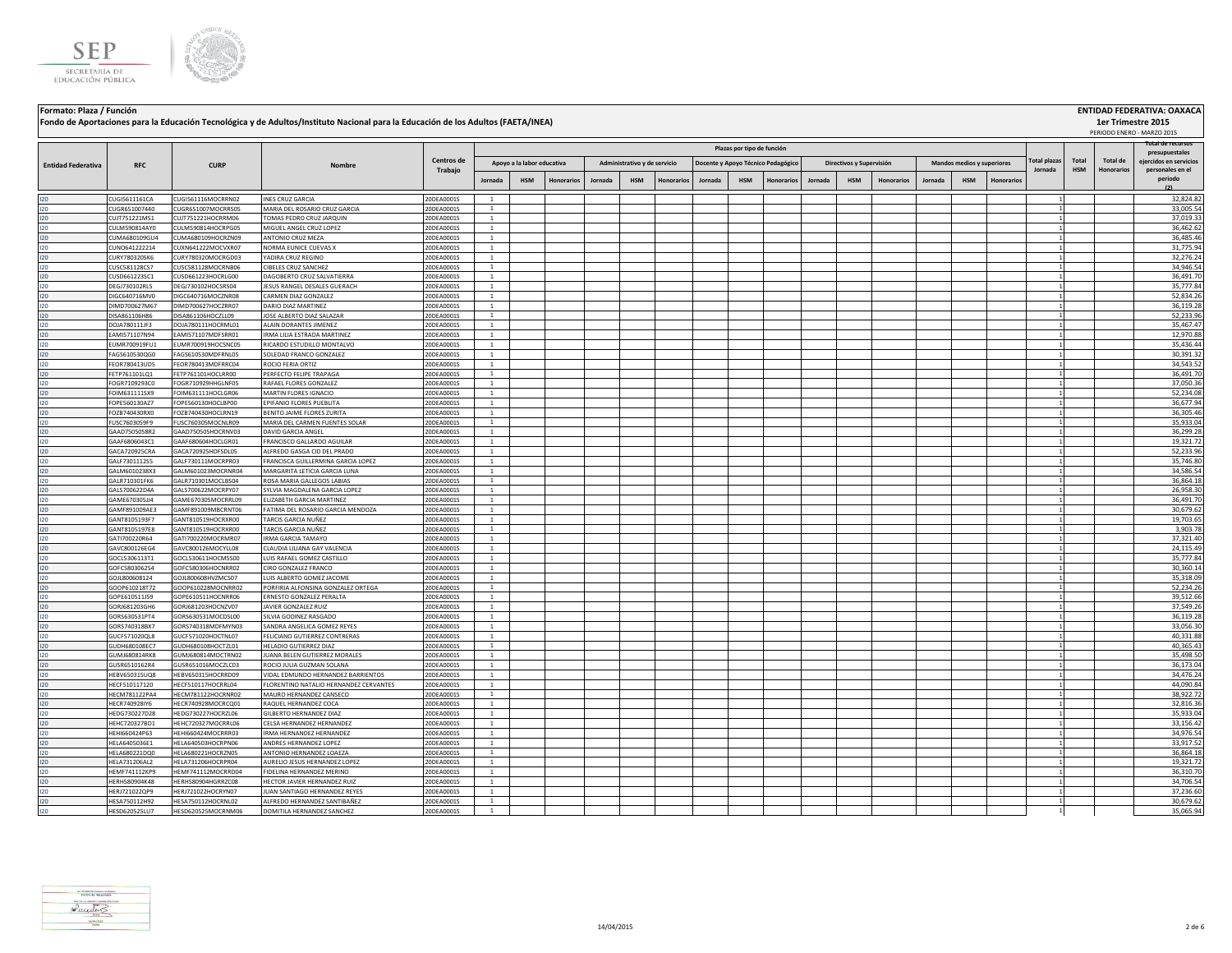

| Formato: Plaza / Función  |            |             |                                                                                                                                   |                   |                            |                              |                                    |                          |                            |                     |         |                    | <b>ENTIDAD FEDERATIVA: OAXACA</b> |
|---------------------------|------------|-------------|-----------------------------------------------------------------------------------------------------------------------------------|-------------------|----------------------------|------------------------------|------------------------------------|--------------------------|----------------------------|---------------------|---------|--------------------|-----------------------------------|
|                           |            |             | Fondo de Aportaciones para la Educación Tecnológica y de Adultos/Instituto Nacional para la Educación de los Adultos (FAETA/INEA) |                   |                            |                              |                                    |                          |                            |                     |         | 1er Trimestre 2015 |                                   |
|                           |            |             |                                                                                                                                   |                   |                            |                              |                                    |                          |                            |                     |         |                    | PERIODO ENERO - MARZO 2015        |
|                           |            |             |                                                                                                                                   |                   |                            |                              | Plazas por tipo de función         |                          |                            |                     |         |                    | l'otal de recursos                |
|                           |            |             |                                                                                                                                   |                   |                            |                              |                                    |                          |                            |                     |         |                    | presupuestales                    |
| <b>Entidad Federativa</b> | <b>RFC</b> | <b>CURI</b> | <b>Nombre</b>                                                                                                                     | <b>Centros de</b> | Apovo a la labor educativa | Administrativo y de servicio | Docente y Apoyo Técnico Pedagógico | Directivos y Supervisión | Mandos medios y superiores | <b>Total plazas</b> | Total I | Total de           | eiercidos en servicios            |
|                           |            |             |                                                                                                                                   | Trabaio           |                            |                              |                                    |                          |                            | Iornada             |         | HSM Honorarios     | nersonales en el                  |

|                           |                                |                                          |                                                               |                          |                                |                            |            |         |                              |            |         |            |                                    |         |                          |                   |         |                            |                   |                     |            |                   | presupuestales         |
|---------------------------|--------------------------------|------------------------------------------|---------------------------------------------------------------|--------------------------|--------------------------------|----------------------------|------------|---------|------------------------------|------------|---------|------------|------------------------------------|---------|--------------------------|-------------------|---------|----------------------------|-------------------|---------------------|------------|-------------------|------------------------|
| <b>Entidad Federativa</b> | <b>RFC</b>                     | <b>CURP</b>                              |                                                               | Centros de               |                                | Apoyo a la labor educativa |            |         | Administrativo y de servicio |            |         |            | Docente y Apoyo Técnico Pedagógico |         | Directivos y Supervisión |                   |         | Mandos medios y superiores |                   | <b>Total plazas</b> | Total      | <b>Total de</b>   | ejercidos en servicios |
|                           |                                |                                          |                                                               | Trabajo                  |                                |                            |            |         |                              |            |         |            |                                    |         |                          |                   |         |                            |                   | Jornada             | <b>HSM</b> | <b>Honorarios</b> | personales en el       |
|                           |                                |                                          |                                                               |                          | Jornada                        | <b>HSM</b>                 | Honorarios | Jornada | <b>HSM</b>                   | Honorarios | Jornada | <b>HSM</b> | <b>Honorarios</b>                  | Jornada | <b>HSM</b>               | <b>Honorarios</b> | Jornada | <b>HSM</b>                 | <b>Honorarios</b> |                     |            |                   | periodo<br>(2)         |
|                           |                                |                                          |                                                               |                          |                                |                            |            |         |                              |            |         |            |                                    |         |                          |                   |         |                            |                   |                     |            |                   |                        |
| 120                       | HESN780925235                  | HESN780925MBCRLR16                       | NORMA HERNANDEZ SOLIS                                         | 20DEA0001S               | <sup>1</sup>                   |                            |            |         |                              |            |         |            |                                    |         |                          |                   |         |                            |                   |                     |            |                   | 27,836.54              |
| 120                       | HETC620302EK6                  | HETC620302HOCRLR04                       | CRISTOBAL HERNANDEZ TOLEDO                                    | 20DEA0001S               | $\mathbf{1}$                   |                            |            |         |                              |            |         |            |                                    |         |                          |                   |         |                            |                   |                     |            |                   | 29,333.06              |
| 120                       | HEZF670206C56                  | HEZF670206HOCRRL06                       | FELIPE DE JESUS HEREDIA ZARATE                                | 20DEA0001S               | <sup>1</sup><br>$\overline{1}$ |                            |            |         |                              |            |         |            |                                    |         |                          |                   |         |                            |                   |                     |            |                   | 34,476.24              |
| 120                       | HISI610524T6A                  | HISI610524MOCPND02                       | IDALIA SONIA OLIVIA HIPOLITO SANTIAGO                         | 20DEA0001S               |                                |                            |            |         |                              |            |         |            |                                    |         |                          |                   |         |                            |                   |                     |            |                   | 30,526.40              |
| 120                       | JA0E570420U37                  | JAOE570420MOCRRL05                       | ELIA JARQUIN ORTIZ                                            | 20DEA0001S               | $\overline{1}$                 |                            |            |         |                              |            |         |            |                                    |         |                          |                   |         |                            |                   |                     |            |                   | 27,422.55              |
| 120                       | JASA531102HS5                  | JASA531102MOCCNN00                       | MARIA DE LOS ANGELES JACINTO SANTOS                           | 20DEA0001S               | $\mathbf{1}$<br><sup>1</sup>   |                            |            |         |                              |            |         |            |                                    |         |                          |                   |         |                            |                   |                     |            |                   | 39,512.66<br>39,162.72 |
| 120                       | JEMM770413CW5                  | JEMM770413HOCSJR00                       | MARGARITO DE JESUS MEJIA                                      | 20DEA0001S               | <sup>1</sup>                   |                            |            |         |                              |            |         |            |                                    |         |                          |                   |         |                            |                   |                     |            |                   |                        |
| 120                       | JIBO860530V3A                  | JIBO860530HOCMRS04<br>JICE590225MOCMBL06 | OSCAR EVELIO JIMENEZ BARRITA                                  | 20DEA0001S<br>20DEA0001S | $\mathbf{1}$                   |                            |            |         |                              |            |         |            |                                    |         |                          |                   |         |                            |                   |                     |            |                   | 52,233.96              |
| 120                       | JICE590225TP9<br>JILN681122L83 | JILN681122MOCMPR01                       | LVIRA CECILIA JIMENEZ CABALLERO<br>NORMA ISABEL JIMENEZ LOPEZ | 20DEA0001S               | $\mathbf{1}$                   |                            |            |         |                              |            |         |            |                                    |         |                          |                   |         |                            |                   |                     |            |                   | 24,420.36<br>52,234.26 |
| 120                       | JIME5207231N4                  | JIME520723MOCMRL02                       | ELDA JIMENEZ MORGAN                                           | 20DEA0001S               | <sup>1</sup>                   |                            |            |         |                              |            |         |            |                                    |         |                          |                   |         |                            |                   |                     |            |                   | 33,517.64              |
| 120<br>120                | JIPE670915175                  | JIPE670915MOCMCV00                       | EVA MIRTHALA JIMENEZ PACHECO                                  | 20DEA0001S               | <sup>1</sup>                   |                            |            |         |                              |            |         |            |                                    |         |                          |                   |         |                            |                   |                     |            |                   | 36,119.28              |
| 120                       | JIPR770214DV3                  | JIPR770214HOCMXB07                       | ROBERTO JIMENEZ PIÑON                                         | 20DEA0001S               | <sup>1</sup>                   |                            |            |         |                              |            |         |            |                                    |         |                          |                   |         |                            |                   |                     |            |                   | 35,802.64              |
| 120                       | JOSE770124SA1                  | JOSE770124MOCSNL00                       | MARIA ELVIRA JOSE SANTIAGO                                    | 20DEA0001S               | <sup>1</sup>                   |                            |            |         |                              |            |         |            |                                    |         |                          |                   |         |                            |                   |                     |            |                   | 27,587.46              |
| 120                       | JUAJ450414JC1                  | JUAJ450414HOCRRS03                       | JUSTINO JUAREZ ARAGON                                         | 20DEA0001S               | $\mathbf{1}$                   |                            |            |         |                              |            |         |            |                                    |         |                          |                   |         |                            |                   |                     |            |                   | 32,893.32              |
| 120                       | JUPO750613A1A                  | JUPO750613HOCRCS06                       | OSVALDO ANTONIO JUAREZ PICHARDO                               | 20DEA0001S               | <sup>1</sup>                   |                            |            |         |                              |            |         |            |                                    |         |                          |                   |         |                            |                   |                     |            |                   | 29,162.58              |
| 120                       | JUVA7606132K6                  | JUVA760613MOCRSN02                       | ANTONIA JUAREZ VASQUEZ                                        | 20DEA0001S               | $\mathbf{1}$                   |                            |            |         |                              |            |         |            |                                    |         |                          |                   |         |                            |                   |                     |            |                   | 23,422.68              |
| 120                       | KAGX620119557                  | KXGA620119HYNNNL05                       | ALBERTO KANTUN GONZALEZ                                       | 20DEA0001S               | <sup>1</sup>                   |                            |            |         |                              |            |         |            |                                    |         |                          |                   |         |                            |                   |                     |            |                   | 39,098.82              |
| 120                       | LECE540605AN2                  | LECE540605MOCNRL06                       | ELOISA JOSEFINA LEON CRUZ                                     | 20DEA0001S               | $\overline{1}$                 |                            |            |         |                              |            |         |            |                                    |         |                          |                   |         |                            |                   |                     |            |                   | 23,422.68              |
| 120                       | LIEN6509218R7                  | LIEN650921HOCBSX04                       | NOE LIBORIO ESCAMILLA                                         | 20DEA0001S               | $\overline{1}$                 |                            |            |         |                              |            |         |            |                                    |         |                          |                   |         |                            |                   |                     |            |                   | 36,491.70              |
| 120                       | LIMC740127RW4                  | LIMC740127MOCNTC06                       | CICLALI LINARES MATUS                                         | 20DEA0001S               | <sup>1</sup>                   |                            |            |         |                              |            |         |            |                                    |         |                          |                   |         |                            |                   |                     |            |                   | 35,560.56              |
| 120                       | LOAH641025SN2                  | LOAH641025HOCPNC08                       | HECTOR LOPEZ ANTONIO                                          | 20DEA0001S               | $\overline{1}$                 |                            |            |         |                              |            |         |            |                                    |         |                          |                   |         |                            |                   |                     |            |                   | 36,926.24              |
| 120                       | LOAR670604CT0                  | LOAR670604MOCPNT05                       | RUTILIA LOPEZ ANTONIO                                         | 20DEA0001S               | <sup>1</sup>                   |                            |            |         |                              |            |         |            |                                    |         |                          |                   |         |                            |                   |                     |            |                   | 32,159.72              |
| 120                       | LOCA681026FT9                  | LXCA681026HOCPSL06                       | ALFREDO CARLOS LOPEZ CASTRO                                   | 20DEA0001S               | $\mathbf{1}$                   |                            |            |         |                              |            |         |            |                                    |         |                          |                   |         |                            |                   |                     |            |                   | 36,119.28              |
| 120                       | LOCG650407U15                  | LOCG650407MOCPRD05                       | GUADALUPE LOPEZ CARRASCO                                      | 20DEA0001S               | $\overline{1}$                 |                            |            |         |                              |            |         |            |                                    |         |                          |                   |         |                            |                   |                     |            |                   | 39,694.43              |
| 120                       | LOCH780529JC7                  | LOCH780529HOCPRR03                       | HIRAM LOPEZ CARRASCO                                          | 20DEA0001S               | <sup>1</sup>                   |                            |            |         |                              |            |         |            |                                    |         |                          |                   |         |                            |                   |                     |            |                   | 35,560.56              |
| 120                       | LOGA6810026G2                  | LOGA681002HOCPRN09                       | ANDRES LOPEZ GARCIA                                           | 20DEA0001S               | <sup>1</sup>                   |                            |            |         |                              |            |         |            |                                    |         |                          |                   |         |                            |                   |                     |            |                   | 37,422.84              |
| 120                       | LOGJ5909045I0                  | LOGJ590904HOCPMM07                       | JAIME LOPEZ GOMEZ                                             | 20DEA0001S               | <sup>1</sup>                   |                            |            |         |                              |            |         |            |                                    |         |                          |                   |         |                            |                   |                     |            |                   | 37,013.14              |
| 120                       | LOGJ6502272F3                  | LOGJ650227HOCPLL02                       | JULIO CESAR LOPEZ GALVEZ                                      | 20DEA0001S               | <sup>1</sup>                   |                            |            |         |                              |            |         |            |                                    |         |                          |                   |         |                            |                   |                     |            |                   | 33,172.62              |
| 120                       | LOGJ680624MYA                  | LOGJ680624HOCPNN02                       | JUAN CARLOS LOPEZ GONZALEZ                                    | 20DEA0001S               | $\overline{1}$                 |                            |            |         |                              |            |         |            |                                    |         |                          |                   |         |                            |                   |                     |            |                   | 37,003.92              |
| 120                       | LOGV710228F47                  | LOGV710228HOCPNC05                       | VICTOR LOPEZ GUENDOLAIN                                       | 20DEA0001S               | <sup>1</sup>                   |                            |            |         |                              |            |         |            |                                    |         |                          |                   |         |                            |                   |                     |            |                   | 33,538.86              |
| 120                       | LOHT671003KL7                  | LOHT671003MOCPRR02                       | TERESITA DE JESUS LOPEZ HERNANDEZ                             | 20DEA0001S               | <sup>1</sup>                   |                            |            |         |                              |            |         |            |                                    |         |                          |                   |         |                            |                   |                     |            |                   | 36,256.48              |
| 120                       | LOLA700424Q88                  | LOLA700424HOCPPL03                       | ALEJANDRO LOPEZ LOPEZ                                         | 20DEA0001S               | <sup>1</sup>                   |                            |            |         |                              |            |         |            |                                    |         |                          |                   |         |                            |                   |                     |            |                   | 37,422.84              |
| 120                       | LOLR711207D61                  | LOLR711207MOCPSC08                       | ROCELIA LOPEZ LUIS                                            | 20DEA0001S               | <sup>1</sup>                   |                            |            |         |                              |            |         |            |                                    |         |                          |                   |         |                            |                   |                     |            |                   | 34,290.00              |
| 120                       | LOLT6312289C4                  | LOLT631228MOCPSF08                       | TEOFILA LOPEZ LUIS                                            | 20DEA0001S               | $\overline{1}$                 |                            |            |         |                              |            |         |            |                                    |         |                          |                   |         |                            |                   |                     |            |                   | 37,792.26              |
| 120                       | LOMF6504039G1                  | LOMF650403MOCPJR07                       | FRANCISCA OFELIA LOPEZ MEJIA                                  | 20DEA0001S               | $\overline{1}$                 |                            |            |         |                              |            |         |            |                                    |         |                          |                   |         |                            |                   |                     |            |                   | 36,274.43              |
| 120                       | LOOE720214DS2                  | LOOE720214MOCPRR06                       | ERIKA PATRICIA LOPEZ OROZCO                                   | 20DEA0001S               | $\mathbf{1}$                   |                            |            |         |                              |            |         |            |                                    |         |                          |                   |         |                            |                   |                     |            |                   | 33,483.02              |
| 120                       | LOPY800507GD6                  | LOPY800507MOCPND02                       | YADIRA LOPEZ PINEDA                                           | 20DEA0001S               | $\overline{1}$                 |                            |            |         |                              |            |         |            |                                    |         |                          |                   |         |                            |                   |                     |            |                   | 23,422.68              |
| 120                       | LORG610918UD7                  | LORG610918HOCPDN07                       | <b>GENARO LOPEZ RODRIGUEZ</b>                                 | 20DEA0001S               | <sup>1</sup>                   |                            |            |         |                              |            |         |            |                                    |         |                          |                   |         |                            |                   |                     |            |                   | 39,098.82              |
| 120                       | LOSE641115LZ7                  | LOSE641115MOCPNL01                       | ELPIDIA LOPEZ SANTIAGO                                        | 20DEA0001S               | $\mathbf{1}$                   |                            |            |         |                              |            |         |            |                                    |         |                          |                   |         |                            |                   |                     |            |                   | 34,256.48              |
| 120                       | LOST640114FJ9                  | LOST640114MOCPRR01                       | MARIA TERESA LOPEZ SORIANO                                    | 20DEA0001S               | $\overline{1}$                 |                            |            |         |                              |            |         |            |                                    |         |                          |                   |         |                            |                   |                     |            |                   | 29,196.20              |
| 120                       | LOVE741027LG9                  | LOVE741027HOCPLD04                       | EDUARDO REY LOPEZ VILLAVICENCIO                               | 20DEA0001S               | <sup>1</sup>                   |                            |            |         |                              |            |         |            |                                    |         |                          |                   |         |                            |                   |                     |            |                   | 23,422.68              |
| 120                       | LOVJ640412H41                  | LOVJ640412MOCPSL00                       | JULIA LOPEZ VASQUEZ                                           | 20DEA0001S               | $\mathbf{1}$                   |                            |            |         |                              |            |         |            |                                    |         |                          |                   |         |                            |                   |                     |            |                   | 32,749.49              |
| 120                       | LUGA5910015F6                  | LUGA591001HOCNRN02                       | ANGEL LUNA GARCIA                                             | 20DEA0001S               | <sup>1</sup>                   |                            |            |         |                              |            |         |            |                                    |         |                          |                   |         |                            |                   |                     |            |                   | 36,982.10              |
| 120                       | LUSS681111QD6                  | LUSS681111MOCSNY01                       | SYLVIA VICTORIA LUIS SANTOS                                   | 20DEA0001S               | <sup>1</sup>                   |                            |            |         |                              |            |         |            |                                    |         |                          |                   |         |                            |                   |                     |            |                   | 33,596.42              |
| 120                       | MACE610812JD7                  | MACE610812MOCTRL01                       | ELENA MATUS CRUZ                                              | 20DEA0001S               | $\overline{1}$                 |                            |            |         |                              |            |         |            |                                    |         |                          |                   |         |                            |                   |                     |            |                   | 35,295.34              |
| 120                       | MACU540516K44                  | MACU540516HOCTYB00                       | <b>UBALDO MATIAS CAYETANO</b>                                 | 20DEA0001S               | $\mathbf{1}$                   |                            |            |         |                              |            |         |            |                                    |         |                          |                   |         |                            |                   |                     |            |                   | 37,849.08              |
| 120                       | MAGD530225JB0                  | MAGD530225MOCNLL02                       | DALIA VICTORIA MANZANARES GIL                                 | 20DEA0001S               | $\mathbf{1}$                   |                            |            |         |                              |            |         |            |                                    |         |                          |                   |         |                            |                   |                     |            |                   | 33,242.36              |
| 120                       | MAGP710531ST2                  | MAGP710531MOCRRT08                       | PETRONILA MARTINEZ GARCIA                                     | 20DEA0001S               | <sup>1</sup>                   |                            |            |         |                              |            |         |            |                                    |         |                          |                   |         |                            |                   |                     |            |                   | 36,305.46              |
| 120                       | MALC530727D52                  | MALC530727HOCRSL07                       | CELESTINO MARTINEZ LUIS                                       | 20DEA0001S               | <sup>1</sup>                   |                            |            |         |                              |            |         |            |                                    |         |                          |                   |         |                            |                   |                     |            |                   | 52,758.96              |
| 120                       | MALD570609T63                  | MALD570609MOCRPL05                       | DALILA MARTINEZ LOPEZ                                         | 20DEA0001S               | $\mathbf{1}$                   |                            |            |         |                              |            |         |            |                                    |         |                          |                   |         |                            |                   |                     |            |                   | 29,861.30              |
| 120                       | MALN581029GV3                  | MALN581029HOCRPR05                       | NARCISO ELOY MARCIAL LOPEZ                                    | 20DEA0001S               | $\overline{1}$                 |                            |            |         |                              |            |         |            |                                    |         |                          |                   |         |                            |                   |                     |            |                   | 12,112.82              |
| 120                       | MAMA6501036V4                  | MAMA650103HCSRNB06                       | ABEL MARTINEZ MUNDO                                           | 20DEA0001S               | $\mathbf{1}$                   |                            |            |         |                              |            |         |            |                                    |         |                          |                   |         |                            |                   |                     |            |                   | 35,128.02              |
| 120                       | MAMC6609242V3                  | MAMC660924MOCRRR06                       | MARIA DEL CARMEN MARTINEZ MARTINEZ                            | 20DEA0001S               | <sup>1</sup>                   |                            |            |         |                              |            |         |            |                                    |         |                          |                   |         |                            |                   |                     |            |                   | 31,069.52              |
| 120                       | MAMX720608l93                  | MXME720608MOCRTS02                       | ESPERANZA MARTINEZ MATUS                                      | 20DEA0001S               | $\mathbf{1}$                   |                            |            |         |                              |            |         |            |                                    |         |                          |                   |         |                            |                   |                     |            |                   | 30,748.50              |
| 120                       | MAPC700724R58                  | MAPC700724MOCRRR08                       | MARIA CRISTINA MARTINEZ PEREZ                                 | 20DEA0001S               | $\mathbf{1}$                   |                            |            |         |                              |            |         |            |                                    |         |                          |                   |         |                            |                   |                     |            |                   | 37,422.84              |
| 120                       | MAPE6206013R5                  | MAXP620601HOCRXD07                       | PEDRO MARTINEZ X                                              | 20DEA0001S               | $\overline{1}$                 |                            |            |         |                              |            |         |            |                                    |         |                          |                   |         |                            |                   |                     |            |                   | 34,848.66              |
| 120                       | MAPF580215Q33                  | MAPF580215HOCRRS00                       | <b>FAUSTINO MARTINEZ PEREZ</b>                                | 20DEA0001S               | $\mathbf{1}$                   |                            |            |         |                              |            |         |            |                                    |         |                          |                   |         |                            |                   |                     |            |                   | 37,609.08              |
| 120                       | MAPT670924LK2                  | MAPT670924MOCRRR09                       | TEREZA MARTINEZ PEREZ                                         | 20DEA0001S               | $\mathbf{1}$                   |                            |            |         |                              |            |         |            |                                    |         |                          |                   |         |                            |                   |                     |            |                   | 36,833.14              |
| 120                       | MAQL560814GK3                  | MAQL560814HOCRRS03                       | JOSE LUIS MARTINEZ QUIROZ                                     | 20DEA0001S               | <sup>1</sup>                   |                            |            |         |                              |            |         |            |                                    |         |                          |                   |         |                            |                   |                     |            |                   | 30,017.82              |
| 120                       | MARI780504T25                  | MARI780504HOCRSV08                       | <b>IVAN MARTINEZ RIOS</b>                                     | 20DEA0001S               | $\overline{1}$                 |                            |            |         |                              |            |         |            |                                    |         |                          |                   |         |                            |                   |                     |            |                   | 35,995.12              |
| 120                       | MARS730806MF6                  | MARS730806HOCTDL04                       | SALVADOR ANGEL MATA RODRIGUEZ                                 | 20DEA0001S               | $\overline{1}$                 |                            |            |         |                              |            |         |            |                                    |         |                          |                   |         |                            |                   |                     |            |                   | 36,833.14              |
| 120                       | MART680521QJ3                  | MART680521MOCRJR01                       | TRINIDAD VALENTINA MARTINEZ ROJAS                             | 20DEA0001S               | $\mathbf{1}$                   |                            |            |         |                              |            |         |            |                                    |         |                          |                   |         |                            |                   |                     |            |                   | 27,836.54              |
| 12C                       | MASA8211255H7                  | MASA821125HOCRLB04                       | ABEL MARTINEZ SALINAS                                         | 20DEA0001S               | <sup>1</sup>                   |                            |            |         |                              |            |         |            |                                    |         |                          |                   |         |                            |                   |                     |            |                   | 33,512.10              |

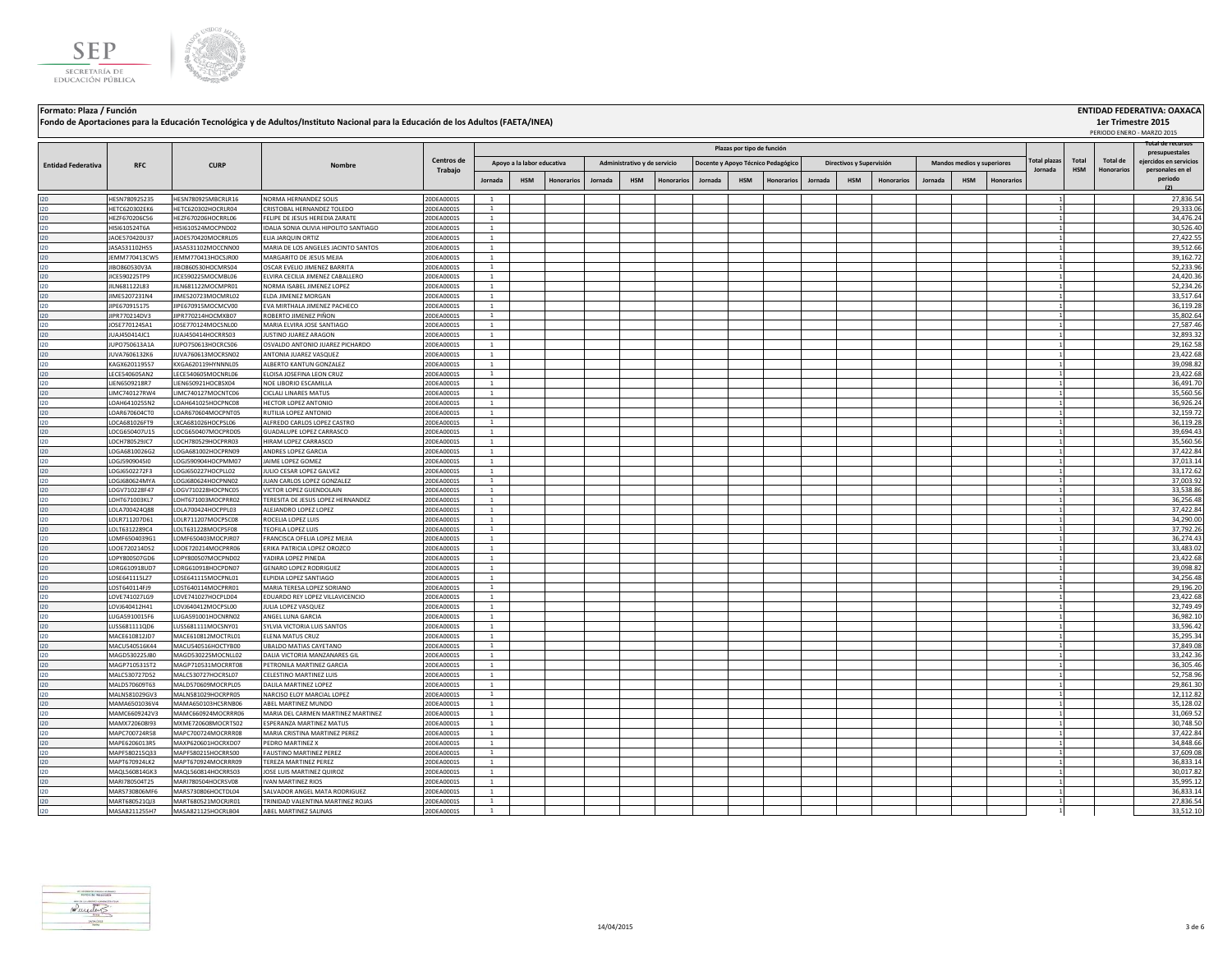



## **Formato: Plaza / Función ENTIDAD FEDERATIVA: OAXACA Fondo de Aportaciones para la Educación Tecnológica y de Adultos/Instituto Nacional para la Educación de los Adultos (FAETA/INEA)**

|                           |                                |                                          |                                                               |                          |                              |                            |                   |         |                              |                   |         |                            |                                    |         |                          |                   |         |                            |            |                     |            |                 | PERIODO ENERO - MARZO 2015          |
|---------------------------|--------------------------------|------------------------------------------|---------------------------------------------------------------|--------------------------|------------------------------|----------------------------|-------------------|---------|------------------------------|-------------------|---------|----------------------------|------------------------------------|---------|--------------------------|-------------------|---------|----------------------------|------------|---------------------|------------|-----------------|-------------------------------------|
|                           |                                |                                          |                                                               |                          |                              |                            |                   |         |                              |                   |         | Plazas por tipo de función |                                    |         |                          |                   |         |                            |            |                     |            |                 | Total de recursos<br>presupuestales |
|                           | <b>RFC</b>                     | <b>CURP</b>                              | Nombre                                                        | Centros de               |                              | Apoyo a la labor educativa |                   |         | Administrativo y de servicio |                   |         |                            | Docente y Apoyo Técnico Pedagógico |         | Directivos y Supervisión |                   |         | Mandos medios y superiores |            | <b>Total plazas</b> | Total      | <b>Total de</b> | eiercidos en servicios              |
| <b>Entidad Federativa</b> |                                |                                          |                                                               | Trabajo                  |                              |                            |                   |         |                              |                   |         |                            |                                    |         |                          |                   |         |                            |            | Jornada             | <b>HSM</b> | Honorarios      | personales en el                    |
|                           |                                |                                          |                                                               |                          | Jornada                      | <b>HSM</b>                 | <b>Honorarios</b> | Jornada | <b>HSM</b>                   | <b>Honorarios</b> | Jornada | <b>HSM</b>                 | <b>Honorarios</b>                  | Jornada | <b>HSM</b>               | <b>Honorarios</b> | Jornada | <b>HSM</b>                 | Honorario: |                     |            |                 | periodo<br>(2)                      |
| $120 -$                   | MASV6410089C0                  | MASV641008HOCRYC01                       | <b>VICENTE MARTINEZ SAYNES</b>                                | 20DEA0001S               | -1                           |                            |                   |         |                              |                   |         |                            |                                    |         |                          |                   |         |                            |            | $\overline{1}$      |            |                 | 35,902.00                           |
| 120                       | MEDJ630930RG6                  | MEDJ630930HOCRZR00                       | JERONIMO MANUEL MERINO DIAZ                                   | 20DEA0001S               | 1                            |                            |                   |         |                              |                   |         |                            |                                    |         |                          |                   |         |                            |            | $\overline{1}$      |            |                 | 35,933.04                           |
| 120                       | MFFR840505JP4                  | MEFR840505MOCNNF07                       | RAFAELA MENDOZA FUENTES                                       | 20DEA0001S               | 1                            |                            |                   |         |                              |                   |         |                            |                                    |         |                          |                   |         |                            |            |                     |            |                 | 23,792.18                           |
| 120                       | MEGV640826GG1                  | MEGV640826MOCSVR02                       | VIRGINIA DACIA MESTAS GUEVARA                                 | 20DEA0001S               | $\mathbf{1}$                 |                            |                   |         |                              |                   |         |                            |                                    |         |                          |                   |         |                            |            |                     |            |                 | 37,422.84                           |
| 120<br>120                | MEHA590212LB0                  | MEHA590212MOCRRR08                       | AURORA MERINO HERNANDEZ                                       | 20DEA0001S               | $\mathbf{1}$<br>$\mathbf{1}$ |                            |                   |         |                              |                   |         |                            |                                    |         |                          |                   |         |                            |            |                     |            |                 | 32,289.06                           |
| 120                       | MELR631203GX9<br>MEMG500619699 | MELR631203HOCNPL01<br>MEMG500619HOCNRR03 | RAUL ELISEO MENDOZA LOPEZ<br>GERVASIO MENDOZA MARTINEZ        | 20DEA0001S<br>20DEA0001S | <sup>1</sup>                 |                            |                   |         |                              |                   |         |                            |                                    |         |                          |                   |         |                            |            |                     |            |                 | 34,801.82<br>36,677.94              |
| 120                       | MEMR6511251H5                  | MEMR651125HOCCNB09                       | RUBICEL MECOTT MONTERO                                        | 20DEA0001S               | $\mathbf{1}$                 |                            |                   |         |                              |                   |         |                            |                                    |         |                          |                   |         |                            |            |                     |            |                 | 33,545.10                           |
| 120                       | MFSM7010201H1                  | MESM701020MOCNLR06                       | MARTHA ELENA MENDOZA SILVA                                    | 20DEA0001S               | $\overline{1}$               |                            |                   |         |                              |                   |         |                            |                                    |         |                          |                   |         |                            |            | -1                  |            |                 | 35,354.08                           |
| 120                       | MIMP821215BC6                  | MIMP821215HOCGRB01                       | PABLITO MIGUEL MARTINEZ                                       | 20DEA0001S               | <sup>1</sup>                 |                            |                   |         |                              |                   |         |                            |                                    |         |                          |                   |         |                            |            |                     |            |                 | 24,752.88                           |
| 120                       | MITG661021CH3                  | MITG661021MOCRRD01                       | <b>GUADALUPE MIRANDA TERAN</b>                                | 20DEA0001S               | $\mathbf{1}$                 |                            |                   |         |                              |                   |         |                            |                                    |         |                          |                   |         |                            |            | $\mathbf{1}$        |            |                 | 37,422.84                           |
| 120                       | MOGG820814NN5                  | MOGG820814MOCRMB07                       | GABRIELA ROSALBA MORALES GOMEZ                                | 20DEA0001S               | <sup>1</sup>                 |                            |                   |         |                              |                   |         |                            |                                    |         |                          |                   |         |                            |            |                     |            |                 | 30,598.50                           |
| $120 -$<br>120            | MOGS5304189F4                  | MOGS530418MOCRRL05                       | SILVIA MORALES GARCIA                                         | 20DEA0001S               | $\mathbf{1}$<br>$1$ $\,$     |                            |                   |         |                              |                   |         |                            |                                    |         |                          |                   |         |                            |            |                     |            |                 | 23,422.62<br>31,434.56              |
| 120                       | MOHM621223UJ8<br>MOJA420415MA7 | MOHM621223HOCRRN02<br>MOJA420415HOCRVN04 | MANUEL MORGAN HERNANDEZ<br>ANASTACIO CRISOFORO MORALES JAVIER | 20DEA0001S<br>20DEA0001S | $\mathbf{1}$                 |                            |                   |         |                              |                   |         |                            |                                    |         |                          |                   |         |                            |            |                     |            |                 | 27,616.58                           |
| 120                       | MOMR710104EP3                  | MOMR710104MOCNRS02                       | ROSA MADEL MONTAÑO MARTINEZ                                   | 20DEA0001S               | $\mathbf{1}$                 |                            |                   |         |                              |                   |         |                            |                                    |         |                          |                   |         |                            |            |                     |            |                 | 34,159.60                           |
| 120                       | MOSM630525QJ4                  | MOSM630525MOCNSR04                       | MARCELA MONTERROSA SOSA                                       | 20DEA0001S               | <sup>1</sup>                 |                            |                   |         |                              |                   |         |                            |                                    |         |                          |                   |         |                            |            |                     |            |                 | 39,512.66                           |
| 120                       | MOSR561221FU1                  | MOSR561221HOCRNB06                       | RUBEN MORALES SANCHEZ                                         | 20DEA0001S               | 1                            |                            |                   |         |                              |                   |         |                            |                                    |         |                          |                   |         |                            |            |                     |            |                 | 35,966.04                           |
| 120                       | MOSY610331IY7                  | MOSY610331MOCRNL03                       | YOLANDA MORALES SANCHEZ                                       | 20DEA0001S               | $\mathbf{1}$                 |                            |                   |         |                              |                   |         |                            |                                    |         |                          |                   |         |                            |            |                     |            |                 | 33,566.42                           |
| 120                       | NAAA5504088Z3                  | NAAA550408HOCVRL07                       | ALBERTO NAVA ARMENGOL                                         | 20DEA0001S               | <sup>1</sup>                 |                            |                   |         |                              |                   |         |                            |                                    |         |                          |                   |         |                            |            | $\mathbf{1}$        |            |                 | 39,098.82                           |
| 120<br>120                | NAGS6806277IA                  | NAGS680627MOCVRC07                       | SOCORRO NAVARRO GARCIA                                        | 20DEA0001S               | <sup>1</sup><br>$\mathbf{1}$ |                            |                   |         |                              |                   |         |                            |                                    |         |                          |                   |         |                            |            |                     |            |                 | 32,152.04<br>27,836.54              |
| 120                       | NAJO820513M93<br>NOME570303EB1 | NAJO820513MOCRRB09<br>NOME570303MOCLNV02 | OBDULIA NARANJO JARQUIN<br>EVELIA DEVORA NOLASCO MENDEZ       | 20DEA0001S<br>20DEA0001S | $\mathbf{1}$                 |                            |                   |         |                              |                   |         |                            |                                    |         |                          |                   |         |                            |            |                     |            |                 | 34,796.54                           |
| 120                       | OASL630910SA3                  | OASL630910HOCRNS07                       | LUIS ANGEL ORDAZ SANTIAGO                                     | 20DEA0001S               | <sup>1</sup>                 |                            |                   |         |                              |                   |         |                            |                                    |         |                          |                   |         |                            |            |                     |            |                 | 36,144.08                           |
| 120                       | OFCI830320783                  | OECJ830320HOCJRN02                       | <b>IUAN OIFDA CRUZ</b>                                        | 20DEA0001S               | $\mathbf{1}$                 |                            |                   |         |                              |                   |         |                            |                                    |         |                          |                   |         |                            |            |                     |            |                 | 52.233.96                           |
| 120                       | OEMC691208V13                  | OEMC691208MOCINN04                       | CONCEPCION AURORA OJEDA MENDEZ                                | 20DEA0001S               | $\mathbf{1}$                 |                            |                   |         |                              |                   |         |                            |                                    |         |                          |                   |         |                            |            |                     |            |                 | 25,122.38                           |
| 120                       | OERA58010634A                  | OERA580106MOCRMM08                       | AMELIA REINA ORTEGA RAMIREZ                                   | 20DEA0001S               | <sup>1</sup>                 |                            |                   |         |                              |                   |         |                            |                                    |         |                          |                   |         |                            |            | $\mathbf{1}$        |            |                 | 36,119.28                           |
| 120                       | OIPJ690319IK2                  | OIPJ690319MOCRNS06                       | JOSEFA ORTIZ PANTOJA                                          | 20DEA0001S               | <sup>1</sup>                 |                            |                   |         |                              |                   |         |                            |                                    |         |                          |                   |         |                            |            |                     |            |                 | 37,485.46                           |
| 120<br>120                | OIPL630211I76                  | OIPL630211MOCRRR00                       | LOURDES ORTIZ PEREZ                                           | 20DEA0001S               | $\mathbf{1}$<br>$\mathbf{1}$ |                            |                   |         |                              |                   |         |                            |                                    |         |                          |                   |         |                            |            |                     |            |                 | 37,453.88                           |
| 120                       | OIRE5802056H6<br>OOCR650213L68 | OIRE580205HOCRBD09<br>OOCR650213HOCRSB03 | EDUARDO FELIPE ORTIZ ROBLES<br>ROBERTO OROZCO CASTILLO        | 20DEA0001S<br>20DEA0001S | $\mathbf{1}$                 |                            |                   |         |                              |                   |         |                            |                                    |         |                          |                   |         |                            |            |                     |            |                 | 33,545.10<br>33,948.58              |
| 120                       | OOL1721127RE9                  | OOLI721127MOCRPS05                       | <b>ISELA OROZCO LOPEZ</b>                                     | 20DEA0001S               | $\mathbf{1}$                 |                            |                   |         |                              |                   |         |                            |                                    |         |                          |                   |         |                            |            |                     |            |                 | 36,305.46                           |
| 120                       | OORJ780525SY7                  | OORJ780525HOCSSR02                       | JORGE RICARDO OSORIO RASCON                                   | 20DEA0001S               | <sup>1</sup>                 |                            |                   |         |                              |                   |         |                            |                                    |         |                          |                   |         |                            |            |                     |            |                 | 34,822.72                           |
| 120                       | OOSV7305298M1                  | OOSV730529HOCRLB07                       | VIRGINIO GERMAN OROPEZA SALAZAR                               | 20DEA0001S               | 1                            |                            |                   |         |                              |                   |         |                            |                                    |         |                          |                   |         |                            |            |                     |            |                 | 24.997.24                           |
| 120                       | PAC1710506QF6                  | PACI710506MOCSNS03                       | <b>ISABEL PASTOR CONTRERAS</b>                                | 20DEA0001S               | <sup>1</sup>                 |                            |                   |         |                              |                   |         |                            |                                    |         |                          |                   |         |                            |            | $\overline{1}$      |            |                 | 27,836.54                           |
| 120                       | PALG790223FB4                  | PALG790223MOCCPV09                       | GIOVANNA PAOLA PACHECO LOPEZ                                  | 20DEA0001S               | $\mathbf{1}$                 |                            |                   |         |                              |                   |         |                            |                                    |         |                          |                   |         |                            |            |                     |            |                 | 25,197.26                           |
| 120<br>120                | PAML7306075K6<br>PARC800406ES5 | PAML730607HOCDLS00<br>PARC800406HOCCML00 | JOSE LUIS PADILLA MILAN<br>CELSO PACHECO RAMIREZ              | 20DEA0001S<br>20DEA0001S | $\mathbf{1}$<br>$\mathbf{1}$ |                            |                   |         |                              |                   |         |                            |                                    |         |                          |                   |         |                            |            |                     |            |                 | 35.933.04<br>35.933.04              |
| 120                       | PARI7302013P1                  | PARI730201HOCCMG07                       | IGNACIO PACHECO RAMIREZ                                       | 20DEA0001S               | $\mathbf{1}$                 |                            |                   |         |                              |                   |         |                            |                                    |         |                          |                   |         |                            |            |                     |            |                 | 24,152.1                            |
| 120                       | PARI7302013PI                  | PARI730201HOCCMG07                       | IGNACIO PACHECO RAMIREZ                                       | 20DEA0001S               | $\mathbf{1}$                 |                            |                   |         |                              |                   |         |                            |                                    |         |                          |                   |         |                            |            |                     |            |                 | 4,830.4                             |
| 120                       | ECL551009399                   | PECL551009HOCXBS05                       | LUIS JAIME PEÑA CABALLERO                                     | 20DEA0001S               | $\mathbf{1}$                 |                            |                   |         |                              |                   |         |                            |                                    |         |                          |                   |         |                            |            |                     |            |                 | 52,233.9                            |
| 120                       | PEGA650720P30                  | PEGA650720MOCRRZ09                       | AZALIA PEREZ GUERRA                                           | 20DEA0001S               | <sup>1</sup>                 |                            |                   |         |                              |                   |         |                            |                                    |         |                          |                   |         |                            |            |                     |            |                 | 34.848.66                           |
| 120                       | PEGL650921NC8                  | PEGL650921HOCRRS04                       | LUIS ARTURO PEREZ GARCIA                                      | 20DEA0001S               | <sup>1</sup>                 |                            |                   |         |                              |                   |         |                            |                                    |         |                          |                   |         |                            |            |                     |            |                 | 52,834.08                           |
| 120                       | PEHR670102NS8                  | PEHR670102MOCRRS06                       | ROSA ELVA PEREZ HERNANDEZ                                     | 20DEA0001S               | <sup>1</sup>                 |                            |                   |         |                              |                   |         |                            |                                    |         |                          |                   |         |                            |            |                     |            |                 | 34,216.50                           |
| 120<br>120                | PELB541209TS6<br>PELP621007PX6 | PELB541209HOCRPR05<br>PELP621007HOCRPD07 | <b>BRAULIO PEREZ LOPEZ</b><br>PEDRO MARCOS PEREZ LOPEZ        | 20DEA0001S<br>20DEA0001S | <sup>1</sup><br>$\mathbf{1}$ |                            |                   |         |                              |                   |         |                            |                                    |         |                          |                   |         |                            |            | $\mathbf{1}$        |            |                 | 8,705.68<br>37,422.84               |
| $120 -$                   | PELU6001079G5                  | PEXL600107HOCRXC02                       | LUCIANO JULIAN PEREZ X                                        | 20DEA0001S               | $\mathbf{1}$                 |                            |                   |         |                              |                   |         |                            |                                    |         |                          |                   |         |                            |            |                     |            |                 | 36,833.14                           |
| 120                       | PEPE620429G29                  | PEXP620429HOCRXD07                       | PEDRO PEREZ X                                                 | 20DEA0001S               | $1\,$                        |                            |                   |         |                              |                   |         |                            |                                    |         |                          |                   |         |                            |            |                     |            |                 | 52,908.96                           |
| $120 -$                   | PICM561128GZ3                  | PICM561128MOCNSR03                       | MARISELA PINEDA CASTILLO                                      | 20DEA0001S               | $\mathbf{1}$                 |                            |                   |         |                              |                   |         |                            |                                    |         |                          |                   |         |                            |            |                     |            |                 | 36,119.28                           |
| 120                       | PIRM620327RA8                  | PIRM620327HOCNMD07                       | MODESTO PINEDA ROMERO                                         | 20DEA0001S               | <sup>1</sup>                 |                            |                   |         |                              |                   |         |                            |                                    |         |                          |                   |         |                            |            |                     |            |                 | 52,234.26                           |
| 120                       | POCN690525Q68                  | POCN690525MCCTND06                       | NIDELVIA MARGARITA POOT CANUL                                 | 20DEA0001S               | $\mathbf{1}$                 |                            |                   |         |                              |                   |         |                            |                                    |         |                          |                   |         |                            |            |                     |            |                 | 40,803.54                           |
| 120                       | POVV6309058X8                  | POVV630905MOCBLR10                       | VIRGINIA SELIFLOR POBLANO VILLALOBOS                          | 20DEA0001S               | 1                            |                            |                   |         |                              |                   |         |                            |                                    |         |                          |                   |         |                            |            |                     |            |                 | 36,491.70                           |
| 120<br>120                | QUPL860514686<br>RAAF6506115R3 | QUPL860514MOCJBT03<br>RAAF650611MOCMZS03 | LETICIA QUIJANO PABLO<br>FAUSTINA RAMIREZ AZCONA              | 20DEA0001S<br>20DEA0001S | $\mathbf{1}$<br>$\mathbf{1}$ |                            |                   |         |                              |                   |         |                            |                                    |         |                          |                   |         |                            |            |                     |            |                 | 24,486.56<br>35,560.56              |
| 120                       | RAAM6703046T9                  | RAAM670304MOCMNN08                       | MANUELA RAMIREZ ANTONIO                                       | 20DEA0001S               | $\mathbf{1}$                 |                            |                   |         |                              |                   |         |                            |                                    |         |                          |                   |         |                            |            |                     |            |                 | 37,609.08                           |
| 120                       | RABA5711301BA                  | RABA571130MOCMRN02                       | ANDREA RAMOS BURGUET                                          | 20DEA0001S               | $\mathbf{1}$                 |                            |                   |         |                              |                   |         |                            |                                    |         |                          |                   |         |                            |            |                     |            |                 | 31,300.6                            |
| 120                       | RABO800823P97                  | RABO800823HOCMSS02                       | OSCAR DAMIAN RAMOS BUSTAMANTE                                 | 20DEA0001S               | $\mathbf{1}$                 |                            |                   |         |                              |                   |         |                            |                                    |         |                          |                   |         |                            |            |                     |            |                 | 28,982.58                           |
| 120                       | RACA610804GA3                  | RACA610804HMCMSL02                       | ALBERTO RAMOS CASAS                                           | 20DEA0001S               | 1                            |                            |                   |         |                              |                   |         |                            |                                    |         |                          |                   |         |                            |            |                     |            |                 | 37,609.08                           |
| 120                       | RACD610701TU6                  | RACD610701MOCMRR07                       | DORA MARTHA RAMIREZ CRUZ                                      | 20DEA0001S               | 1                            |                            |                   |         |                              |                   |         |                            |                                    |         |                          |                   |         |                            |            |                     |            |                 | 38,209.10                           |
| 120                       | RALI650221AV2                  | RALI650221MDFMSS00                       | MARIA ISABEL RAMIREZ LUIS                                     | 20DEA0001S               | <sup>1</sup>                 |                            |                   |         |                              |                   |         |                            |                                    |         |                          |                   |         |                            |            |                     |            |                 | 29,196.20                           |
| 120<br>120                | RANE720804PU6<br>RARM560721U6A | RANE720804HOCMCL06<br>RARM560721HOCMDR05 | ELEUTERIO RAMIREZ NICOLAS<br>MARCELINO RAMIREZ RODRIGUEZ      | 20DEA0001S<br>20DEA0001S | $\mathbf{1}$<br>$\mathbf{1}$ |                            |                   |         |                              |                   |         |                            |                                    |         |                          |                   |         |                            |            |                     |            |                 | 25,828.32<br>32,303.62              |
| $120 -$                   | RARV701114HY1                  | RARV701114MOCMMR06                       | VIRGINIA RAMIREZ RAMIREZ                                      | 20DEA0001S               | $\mathbf{1}$                 |                            |                   |         |                              |                   |         |                            |                                    |         |                          |                   |         |                            |            |                     |            |                 | 38,483.34                           |
| 120                       | REMM780401KT7                  | REMM780401HOCYRL08                       | MELITON REYES MARTÍNEZ                                        | 20DEA0001S               | $\overline{1}$               |                            |                   |         |                              |                   |         |                            |                                    |         |                          |                   |         |                            |            |                     |            |                 | 43,528.40                           |

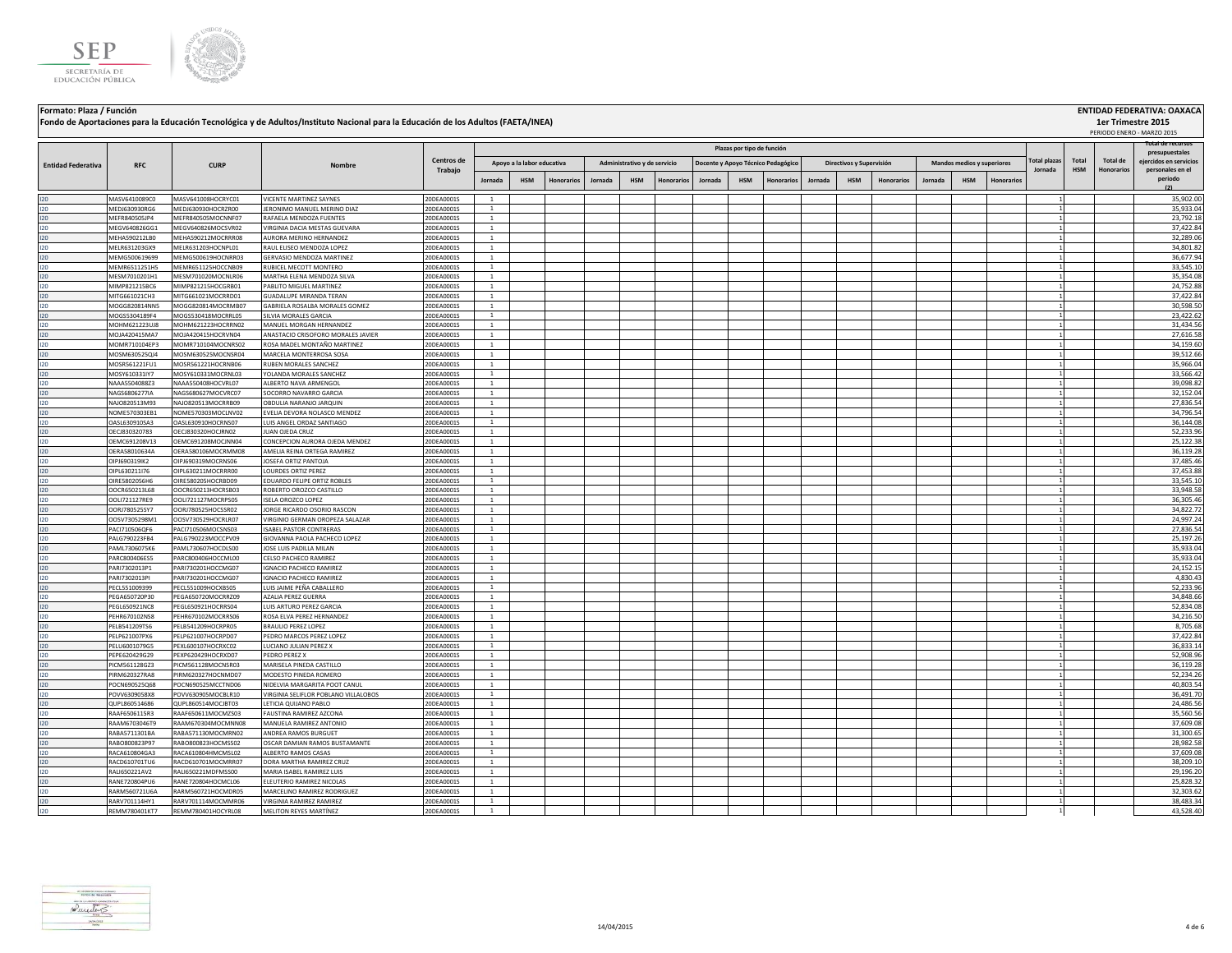



## **Formato: Plaza / Función ENTIDAD FEDERATIVA: OAXACA Fondo de Aportaciones para la Educación Tecnológica y de Adultos/Instituto Nacional para la Educación de los Adultos (FAETA/INEA)**

|                           |                                |                                          |                                                                    |                          |                              |                            |                   |         |                              |                   |                                    |                            |            |         |                          |                   |         |                            |                   |                    |            |                 | PERIODO ENERO - MARZO 2015               |
|---------------------------|--------------------------------|------------------------------------------|--------------------------------------------------------------------|--------------------------|------------------------------|----------------------------|-------------------|---------|------------------------------|-------------------|------------------------------------|----------------------------|------------|---------|--------------------------|-------------------|---------|----------------------------|-------------------|--------------------|------------|-----------------|------------------------------------------|
|                           |                                |                                          |                                                                    |                          |                              |                            |                   |         |                              |                   |                                    | Plazas por tipo de función |            |         |                          |                   |         |                            |                   |                    |            |                 | Total de recursos                        |
|                           |                                |                                          |                                                                    | <b>Centros de</b>        |                              |                            |                   |         |                              |                   |                                    |                            |            |         |                          |                   |         |                            |                   | <b>Total plaza</b> | Total      | <b>Total de</b> | presupuestales<br>eiercidos en servicios |
| <b>Entidad Federativa</b> | <b>RFC</b>                     | <b>CURP</b>                              | Nombre                                                             | Trabajo                  |                              | Apoyo a la labor educativa |                   |         | Administrativo y de servicio |                   | Docente y Apoyo Técnico Pedagógico |                            |            |         | Directivos y Supervisión |                   |         | Mandos medios y superiores |                   | Jornada            | <b>HSM</b> | Honorarios      | personales en el                         |
|                           |                                |                                          |                                                                    |                          | Jornada                      | <b>HSM</b>                 | <b>Honorarios</b> | Jornada | <b>HSM</b>                   | <b>Honorarios</b> | Jornada                            | <b>HSM</b>                 | Honorarios | Jornada | <b>HSM</b>               | <b>Honorarios</b> | Jornada | <b>HSM</b>                 | <b>Honorarios</b> |                    |            |                 | periodo                                  |
|                           |                                |                                          |                                                                    |                          |                              |                            |                   |         |                              |                   |                                    |                            |            |         |                          |                   |         |                            |                   |                    |            |                 |                                          |
|                           | REPE631210J56                  | REPE631210MOCYRL02                       | EULALIA REYES PEREZ                                                | 20DEA0001S               | <sup>1</sup>                 |                            |                   |         |                              |                   |                                    |                            |            |         |                          |                   |         |                            |                   |                    |            |                 | 32,664.14                                |
| 120                       | RERA700408KA5                  | RERA700408HOCYML07                       | ALBERTO BENEDICTO REYES RAMIREZ                                    | 20DEA0001S               | $\mathbf{1}$                 |                            |                   |         |                              |                   |                                    |                            |            |         |                          |                   |         |                            |                   |                    |            |                 | 40,298.33                                |
| 120                       | RERF640714MT0                  | RERF640714HOCYMR06                       | FRANCISCO REYES RAMIREZ                                            | 20DEA0001S               | <sup>1</sup>                 |                            |                   |         |                              |                   |                                    |                            |            |         |                          |                   |         |                            |                   |                    |            |                 | 40,331.88                                |
| 120                       | RERH761004C40                  | REHR761004HOCNDC05                       | HECTOR EDUARDO RENERO RODRIGUEZ                                    | 20DEA0001S               | <sup>1</sup>                 |                            |                   |         |                              |                   |                                    |                            |            |         |                          |                   |         |                            |                   |                    |            |                 | 52,233.96                                |
| 120                       | RESE540714UM8                  | RESE540714HOCYNM03                       | EMILIANO REYES SANTIAGO                                            | 20DEA0001S               | $\mathbf{1}$                 |                            |                   |         |                              |                   |                                    |                            |            |         |                          |                   |         |                            |                   |                    |            |                 | 34,662.4                                 |
|                           | RESU851127MC5                  | RESU851127HDFYNL09                       | ULISSES REYNA SANCHEZ                                              | 20DEA0001S               | $\mathbf{1}$                 |                            |                   |         |                              |                   |                                    |                            |            |         |                          |                   |         |                            |                   |                    |            |                 | 28,982.58                                |
| 120                       | RICA620505356                  | RICA620505MOCSRN09                       | ANGELA RIOS CRUZ                                                   | 20DEA0001S               | $\overline{1}$               |                            |                   |         |                              |                   |                                    |                            |            |         |                          |                   |         |                            |                   |                    |            |                 | 36,524.70                                |
| 120                       | RICF691004R13                  | RICF691004MOCSRR00                       | FRANCISCA RIOS CRUZ                                                | 20DEA0001S               | $\mathbf{1}$                 |                            |                   |         |                              |                   |                                    |                            |            |         |                          |                   |         |                            |                   |                    |            |                 | 26,794.39                                |
| 120                       | RIPM6406108C2<br>ROAI6903177G4 | RIPM640610HOCSLR06<br>ROAI690317MOCDRR00 | MARGARITO RIOS PALACIOS<br>IRLANDA GERTRUDIS RODRIGUEZ ARAGON      | 20DEA0001S<br>20DEA0001S | $\mathbf{1}$<br><sup>1</sup> |                            |                   |         |                              |                   |                                    |                            |            |         |                          |                   |         |                            |                   |                    |            |                 | 41.137.14<br>29.792.42                   |
|                           | ROCS5611184Q3                  | ROCS561118MOCDRR07                       | SERAFINA RODRIGUEZ CRUZ                                            | 20DEA0001S               | $\mathbf{1}$                 |                            |                   |         |                              |                   |                                    |                            |            |         |                          |                   |         |                            |                   |                    |            |                 | 33,517.64                                |
|                           | ROEL640123E63                  | ROXE640123MOCJXL06                       | ELIZABET ROJAS X                                                   | 20DEA0001S               | <sup>1</sup>                 |                            |                   |         |                              |                   |                                    |                            |            |         |                          |                   |         |                            |                   |                    |            |                 | 35,560.56                                |
|                           | ROHM7109022HA                  | ROHM710902MOCSRR07                       | MIRNA GABRIELA ROSAS HERRERA                                       | 20DEA0001S               | $\mathbf{1}$                 |                            |                   |         |                              |                   |                                    |                            |            |         |                          |                   |         |                            |                   |                    |            |                 | 34,230.68                                |
| 120                       | ROVA720415948                  | ROVA720415MOCSLN05                       | ANA LILIA ROSALES VELASCO                                          | 20DEA0001S               | <sup>1</sup>                 |                            |                   |         |                              |                   |                                    |                            |            |         |                          |                   |         |                            |                   |                    |            |                 | 31,981.34                                |
| 120                       | ROVH580406P33                  | ROVH580406HOCSSM02                       | HUMBERTO JULIAN ROSETTE VASQUEZ                                    | 20DEA0001S               | $\overline{1}$               |                            |                   |         |                              |                   |                                    |                            |            |         |                          |                   |         |                            |                   |                    |            |                 | 32,148.42                                |
| 120                       | ROVL500215KT2                  | ROVL500215HOCDLM09                       | LAMBERTO RODRIGUEZ VILLASEÑOR                                      | 20DEA0001S               | $\mathbf{1}$                 |                            |                   |         |                              |                   |                                    |                            |            |         |                          |                   |         |                            |                   |                    |            |                 | 36,864.18                                |
| 120                       | RUCA661218PC4                  | RUCA661218HOCZRD05                       | ADOLFO RUIZ CORTES                                                 | 20DEA0001S               | $\mathbf{1}$                 |                            |                   |         |                              |                   |                                    |                            |            |         |                          |                   |         |                            |                   |                    |            |                 | 35,034.90                                |
| 120                       | RUGB6101106R8                  | RUGB610110HOCZRN06                       | <b>BENITO RUIZ GUERRA</b>                                          | 20DEA0001S               | <sup>1</sup>                 |                            |                   |         |                              |                   |                                    |                            |            |         |                          |                   |         |                            |                   |                    |            |                 | 31,354.62                                |
|                           | RUSE630122PI8                  | RUSE630122HOCZNP00                       | EPIFANIO ANTONIO RUIZ SANTIAGO                                     | 20DEA0001S               | 1                            |                            |                   |         |                              |                   |                                    |                            |            |         |                          |                   |         |                            |                   |                    |            |                 | 28,982.58                                |
| 120                       | RUVR60030144A                  | RUVR600301MOCZLS07                       | ROSENDA LEONOR RUIZ VELASCO                                        | 20DEA0001S               | $\mathbf{1}$                 |                            |                   |         |                              |                   |                                    |                            |            |         |                          |                   |         |                            |                   |                    |            |                 | 34,676.54                                |
| 120                       | SAAM690615DK7                  | SAAM690615HOCNQG02                       | MIGUEL ANGEL SANCHEZ AQUINO                                        | 20DEA0001S               | $\overline{1}$               |                            |                   |         |                              |                   |                                    |                            |            |         |                          |                   |         |                            |                   |                    |            |                 | 35,065.94                                |
| 120                       | SACG6309299K0                  | SACG630929HJCLRN06                       | GONZALO SALGADO CARBALLO                                           | 20DEA0001S               | $\overline{1}$               |                            |                   |         |                              |                   |                                    |                            |            |         |                          |                   |         |                            |                   |                    |            |                 | 28,808.20                                |
| 120                       | SACR540827448                  | SACR540827MOCLSS02                       | ROSALBA SALINAS CASTILLO                                           | 20DEA0001S               | $\mathbf{1}$                 |                            |                   |         |                              |                   |                                    |                            |            |         |                          |                   |         |                            |                   |                    |            |                 | 32,367.5                                 |
| 120                       | SADR851009V57                  | SADR851009HOCNVC08                       | RICARDO JAVIER SANTANA DAVILA                                      | 20DEA0001S               | $\mathbf{1}$                 |                            |                   |         |                              |                   |                                    |                            |            |         |                          |                   |         |                            |                   |                    |            |                 | 28,982.58                                |
| 120<br>120                | SAFF701120411<br>SAGA640123TV4 | SAFF701120MOCNNL09<br>SAGA640123MOCLIM08 | FELISA SANTANA FUENTES<br>AMELIA SALVADOR GIJON                    | 20DEA0001S<br>20DEA0001S | $\mathbf{1}$<br><sup>1</sup> |                            |                   |         |                              |                   |                                    |                            |            |         |                          |                   |         |                            |                   |                    |            |                 | 35,746.80<br>31,162.1                    |
|                           | SAGA7006056G4                  | SAGA700605MOCBND04                       | ADELAIDA SABAH GENICO                                              | 20DEA0001S               | 1                            |                            |                   |         |                              |                   |                                    |                            |            |         |                          |                   |         |                            |                   |                    |            |                 | 31,639.94                                |
|                           | SAGF5810277I0                  | SAGF581027HOCNRR04                       | FRUMENCIO SANTIAGO GARCIA                                          | 20DEA0001S               | 1                            |                            |                   |         |                              |                   |                                    |                            |            |         |                          |                   |         |                            |                   |                    |            |                 | 39,512.6                                 |
| 120                       | SAGR651023746                  | SAGR651023HOCNML05                       | RAUL SANTIAGO GOMEZ                                                | 20DEA0001S               | <sup>1</sup>                 |                            |                   |         |                              |                   |                                    |                            |            |         |                          |                   |         |                            |                   |                    |            |                 | 36,988.30                                |
| 120                       | SAHJ7012204J7                  | SAHJ701220HOCNRN00                       | JUAN JOSE SANTIAGO HERNANDEZ                                       | 20DEA0001S               | $\overline{1}$               |                            |                   |         |                              |                   |                                    |                            |            |         |                          |                   |         |                            |                   |                    |            |                 | 36,957.27                                |
| 120                       | SAJA680204QI9                  | SAJA680204HOCNRN09                       | ANDRES SANCHEZ JARQUIN                                             | 20DEA0001S               | $\mathbf{1}$                 |                            |                   |         |                              |                   |                                    |                            |            |         |                          |                   |         |                            |                   |                    |            |                 | 36,485.46                                |
| 120                       | SALU7003208L4                  | SAXL700320MOCNXZ06                       | LUZ MARIA DOLORES SANCHEZ X                                        | 20DEA0001S               | $\mathbf{1}$                 |                            |                   |         |                              |                   |                                    |                            |            |         |                          |                   |         |                            |                   |                    |            |                 | 32,152.04                                |
| 120                       | SAMJ6612273N1                  | SAMJ661227HOCNJN09                       | IUAN PASCUAL SANTIAGO MEJIA                                        | 20DEA0001S               | $\mathbf{1}$                 |                            |                   |         |                              |                   |                                    |                            |            |         |                          |                   |         |                            |                   |                    |            |                 | 36,677.94                                |
| 120                       | SAMM6312263CA                  | SAMM631226MOCNRR01                       | MARINA MA DE LA LUZ SANTIAGO MARTINEZ                              | 20DEA0001S               | <sup>1</sup>                 |                            |                   |         |                              |                   |                                    |                            |            |         |                          |                   |         |                            |                   |                    |            |                 | 34,976.54                                |
| 120                       | SAMR730519K81                  | SAMR730519HOCNNB00                       | <b>RUBEN MARCIAL SANCHEZ MENDOZA</b>                               | 20DEA0001S               | <sup>1</sup>                 |                            |                   |         |                              |                   |                                    |                            |            |         |                          |                   |         |                            |                   |                    |            |                 | 37,321.40                                |
| 120                       | SAOC681124JL7                  | SAOC681124HOCNRR07                       | CRISOFORO ALEJANDRO SANTIAGO ORTIZ                                 | 20DEA0001S               | $\mathbf{1}$                 |                            |                   |         |                              |                   |                                    |                            |            |         |                          |                   |         |                            |                   |                    |            |                 | 37,298.68                                |
| 120                       | SAPL391210D19                  | SAPL391210MOCNLR08                       | LORETO GRACIELA SANTIAGO PALMA                                     | 20DEA0001S               | <sup>1</sup>                 |                            |                   |         |                              |                   |                                    |                            |            |         |                          |                   |         |                            |                   |                    |            |                 | 31,403.52                                |
| 120                       | SAPR650531A23                  | SAPR650531MOCNRY04                       | REYNA VIRGEN SANTIAGO PEREZ                                        | 20DEA0001S               | $\overline{1}$               |                            |                   |         |                              |                   |                                    |                            |            |         |                          |                   |         |                            |                   |                    |            |                 | 36.864.18                                |
| 120                       | SARA7108245N0                  | SARA710824MDFNMR01                       | AUREA AIDA SANCHEZ RAMIREZ                                         | 20DEA0001S               | $\overline{1}$               |                            |                   |         |                              |                   |                                    |                            |            |         |                          |                   |         |                            |                   |                    |            |                 | 29,998.1                                 |
| 120                       | SARG681003E78                  | SARG681003MOCNSS02                       | GISELA SANDOVAL ROSALES                                            | 20DEA0001S               | <sup>1</sup><br>$\mathbf{1}$ |                            |                   |         |                              |                   |                                    |                            |            |         |                          |                   |         |                            |                   |                    |            |                 | 34,848.66                                |
| 120<br>120                | SARH771127QB6<br>SARM6803143D4 | SARH771127MOCLDR06<br>SARM680314MOCVVT02 | HORTENSIA SALVADOR RODRIGUEZ<br>MATILDE MARGARITA SAAVEDRA REVILLA | 20DEA0001S<br>20DEA0001S | <sup>1</sup>                 |                            |                   |         |                              |                   |                                    |                            |            |         |                          |                   |         |                            |                   |                    |            |                 | 28,198.5<br>37.422.84                    |
| 120                       | SASF600530QK2                  | SASF600530HOCNNR06                       | FERNANDO SANCHEZ SANCHEZ                                           | 20DEA0001S               | $\mathbf{1}$                 |                            |                   |         |                              |                   |                                    |                            |            |         |                          |                   |         |                            |                   |                    |            |                 | 31,279.62                                |
|                           | SASJ720505R53                  | SASJ720505HDFNNN02                       | JUAN GABRIEL SAN JUAN SAN JUAN                                     | 20DEA0001S               | $\mathbf{1}$                 |                            |                   |         |                              |                   |                                    |                            |            |         |                          |                   |         |                            |                   |                    |            |                 | 37,236.60                                |
|                           | SATR6912146Q8                  | SATR691214MOCNRS00                       | ROSA MARIA SANCHEZ TORIS                                           | 20DEA0001S               | <sup>1</sup>                 |                            |                   |         |                              |                   |                                    |                            |            |         |                          |                   |         |                            |                   |                    |            |                 | 36,119.28                                |
| 120                       | SAVA740814HW2                  | SAVA740814HOCRSR09                       | ARMANDO SARABIA VASQUEZ                                            | 20DEA0001S               | <sup>1</sup>                 |                            |                   |         |                              |                   |                                    |                            |            |         |                          |                   |         |                            |                   |                    |            |                 | 23,422.68                                |
| 120                       | SAVR730830US0                  | SAVR730830MOCNLS02                       | ROSA SANCHEZ VALDIVIESO                                            | 20DEA0001S               | $\mathbf{1}$                 |                            |                   |         |                              |                   |                                    |                            |            |         |                          |                   |         |                            |                   |                    |            |                 | 24,586.62                                |
| 120                       | SAZL681127268                  | SAZL681127HOCNRS06                       | LUIS VIRGILIO SANTOS ZARATE                                        | 20DEA0001S               | $\mathbf{1}$                 |                            |                   |         |                              |                   |                                    |                            |            |         |                          |                   |         |                            |                   |                    |            |                 | 36,119.28                                |
| 120                       | SIBA711112                     | IBA711112MOCLJR06                        | AURIA SILVA BEJARANO                                               | 20DEA0001S               | $\mathbf{1}$                 |                            |                   |         |                              |                   |                                    |                            |            |         |                          |                   |         |                            |                   |                    |            |                 | 4,830.4                                  |
| 120                       | SIBA711112PY8                  | SIBA711112MOCLJR06                       | AURIA SILVA REIARANO                                               | 20DEA0001S               | $\overline{1}$               |                            |                   |         |                              |                   |                                    |                            |            |         |                          |                   |         |                            |                   |                    |            |                 | 24,152.15                                |
|                           | SICG6111051N5                  | SICG611105HOCLRR01                       | <b>GERARDO SILVA CERVANTES</b>                                     | 20DEA0001S               | <sup>1</sup>                 |                            |                   |         |                              |                   |                                    |                            |            |         |                          |                   |         |                            |                   |                    |            |                 | 34,983.14                                |
|                           | SICR6305233M0                  | SICR630523MDFRRC00                       | MARIA DEL ROCIO SIERRA CORTES                                      | 20DEA0001S               | <sup>1</sup>                 |                            |                   |         |                              |                   |                                    |                            |            |         |                          |                   |         |                            |                   |                    |            |                 | 30,617.93                                |
| 120                       | SILO640518QW1                  | SILO640518MOCLPL03                       | OLIVA REMEDIOS SILVA LOPEZ                                         | 20DEA0001S               | $\overline{1}$               |                            |                   |         |                              |                   |                                    |                            |            |         |                          |                   |         |                            |                   |                    |            |                 | 33,356.42                                |
| 120                       | SIRG5212064RA                  | SIRG521206MOCLZL05                       | GLORIA LOURDES SILVA RUIZ                                          | 20DEA0001S               | $\mathbf{1}$                 |                            |                   |         |                              |                   |                                    |                            |            |         |                          |                   |         |                            |                   |                    |            |                 | 37,609.08                                |
| 120                       | SISA7802256P3                  | SISA780225HOCMMR04<br>SISI761103HOCLNS05 | ARMANDO SIMON SIMON                                                | 20DEA0001S               | $\mathbf{1}$<br>$\mathbf{1}$ |                            |                   |         |                              |                   |                                    |                            |            |         |                          |                   |         |                            |                   |                    |            |                 | 23,792.18<br>33,512.10                   |
| 120<br>120                | SISI7611031L3<br>SIVR6201201UA | SIVR620120HOCLNL06                       | <b>ISRAEL SILVA SANTOS</b><br>RAUL SILVA VENTURA                   | 20DEA0001S<br>20DEA0001S | $\mathbf{1}$                 |                            |                   |         |                              |                   |                                    |                            |            |         |                          |                   |         |                            |                   |                    |            |                 | 37,631.8                                 |
|                           | SOAM600301855                  | SOAM600301HOCLRG09                       | MIGUEL ANGEL SOLANA ARANDA                                         | 20DEA0001S               | <sup>1</sup>                 |                            |                   |         |                              |                   |                                    |                            |            |         |                          |                   |         |                            |                   |                    |            |                 | 36,491.70                                |
|                           | SOFP841030BTA                  | SOFP841030MOCSBL02                       | MARIA DEL PILAR SOSA FABIAN                                        | 20DEA0001S               | <sup>1</sup>                 |                            |                   |         |                              |                   |                                    |                            |            |         |                          |                   |         |                            |                   |                    |            |                 | 23,792.18                                |
|                           | SOJG700106RZ3                  | SOJG700106HOCTMS08                       | GASPAR GILBERTO SOTO JIMENEZ                                       | 20DEA0001S               | <sup>1</sup>                 |                            |                   |         |                              |                   |                                    |                            |            |         |                          |                   |         |                            |                   |                    |            |                 | 52,233.96                                |
|                           | SOLG690528TFC                  | SOLG690528HOCSPR03                       | <b>GERMAN SOSA LOPEZ</b>                                           | 20DEA0001S               | $\mathbf{1}$                 |                            |                   |         |                              |                   |                                    |                            |            |         |                          |                   |         |                            |                   |                    |            |                 | 37,073.14                                |
| 120                       | TOPJ741111UZ4                  | TOP1741111HOCRRS00                       | <b>JESUS MARTIN TORRES PEREZ</b>                                   | 20DEA00019               | $\mathbf{1}$                 |                            |                   |         |                              |                   |                                    |                            |            |         |                          |                   |         |                            |                   |                    |            |                 | 36,671.70                                |
| 120                       | TOTR7010057D4                  | TOTR701005HOCLRL07                       | RAUL TOLEDO TORRES                                                 | 20DEA0001S               | $\overline{1}$               |                            |                   |         |                              |                   |                                    |                            |            |         |                          |                   |         |                            |                   |                    |            |                 | 35,933.04                                |
| 120                       | UIMA6301173R1                  | UIMA630117HOCRRN03                       | ANTONIO URBIETA MORENO                                             | 20DEA0001S               | $\overline{1}$               |                            |                   |         |                              |                   |                                    |                            |            |         |                          |                   |         |                            |                   |                    |            |                 | 36,083.04                                |